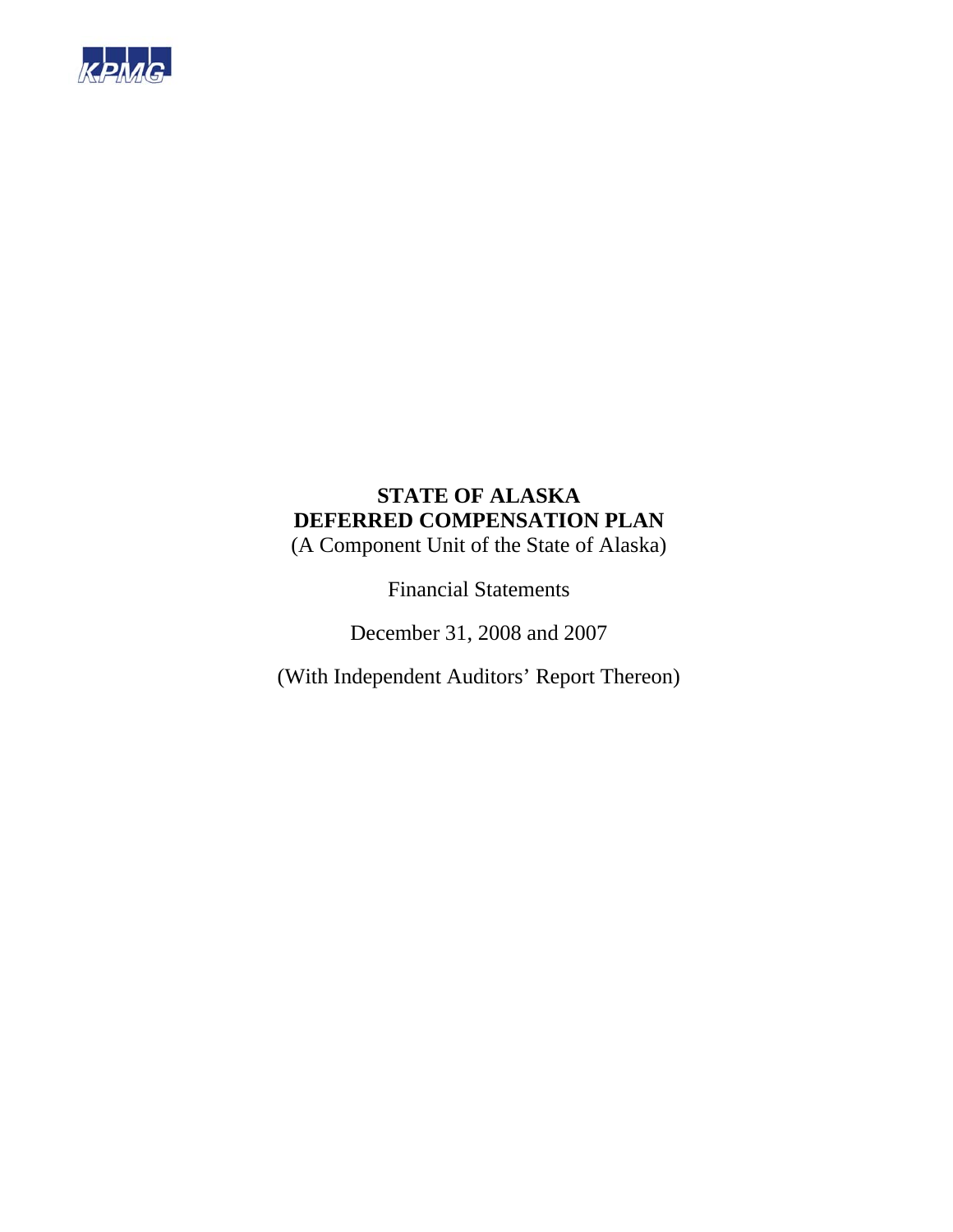(A Component Unit of the State of Alaska)

December 31, 2008 and 2007

### **Table of Contents**

|                                               | Page     |
|-----------------------------------------------|----------|
| Independent Auditors' Report                  |          |
| Management's Discussion and Analysis          | $2 - 6$  |
| <b>Statements of Fiduciary Net Assets</b>     | $\tau$   |
| Statements of Changes in Fiduciary Net Assets | 8        |
| Notes to Financial Statements                 | $9 - 29$ |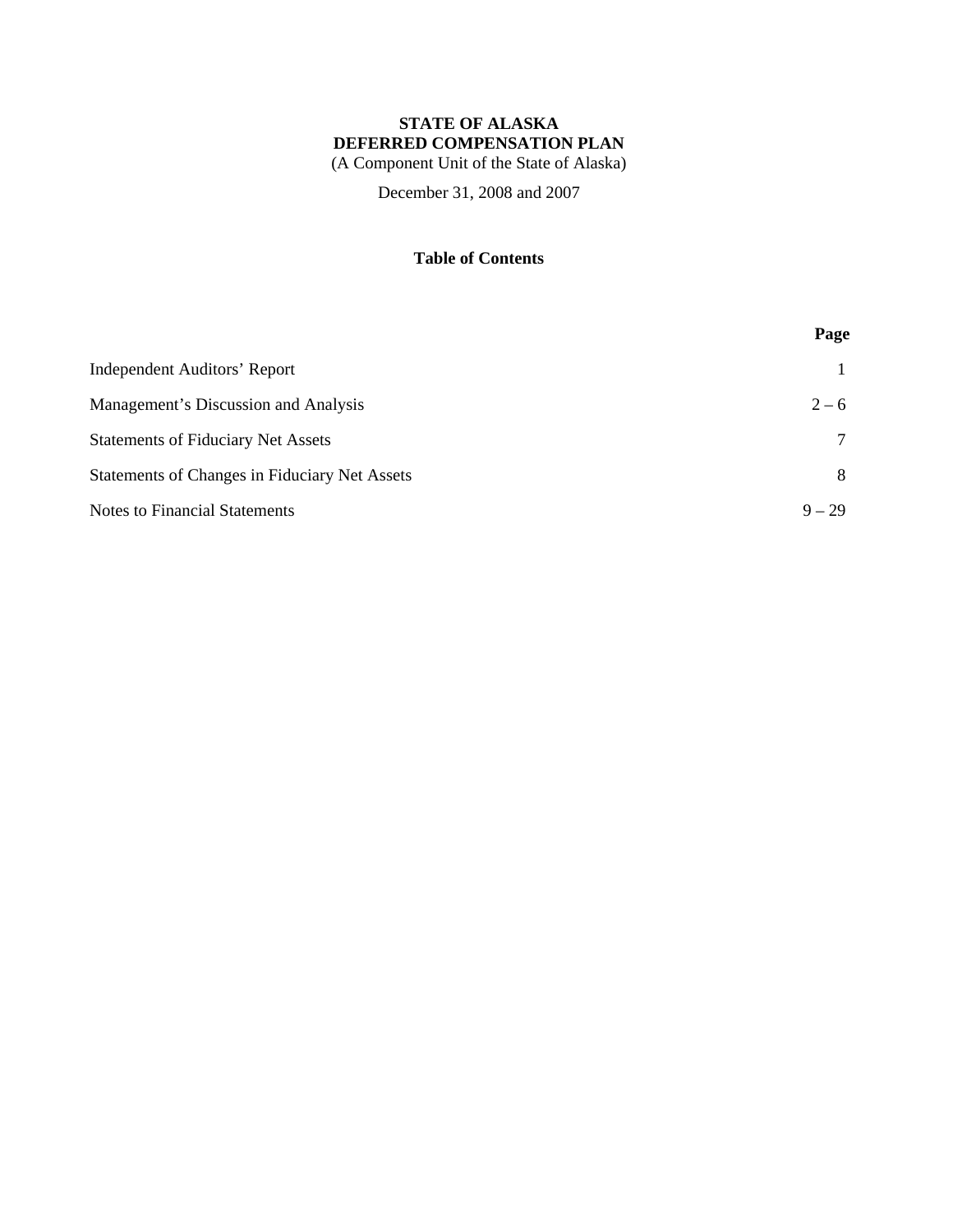

**KPMG LLP**  Suite 600 701 West Eighth Avenue Anchorage, AK 99501

### **Independent Auditors' Report**

Division of Retirement and Benefits and Members of the Alaska Retirement Management Board State of Alaska Deferred Compensation Plan:

We have audited the accompanying statements of fiduciary net assets of the State of Alaska Deferred Compensation Plan (Plan), a Component Unit of the State of Alaska, as of December 31, 2008 and 2007, and the related statements of changes in fiduciary net assets for the years then ended. These financial statements are the responsibility of the Plan's management. Our responsibility is to express an opinion on these financial statements based on our audits.

We conducted our audits in accordance with auditing standards generally accepted in the United States of America. Those standards require that we plan and perform the audits to obtain reasonable assurance about whether the financial statements are free of material misstatement. An audit includes consideration of internal control over financial reporting as a basis for designing audit procedures that are appropriate in the circumstances, but not for the purpose of expressing an opinion on the effectiveness of the internal control over financial reporting. Accordingly, we express no such opinion. An audit also includes examining, on a test basis, evidence supporting the amounts and disclosures in the financial statements, assessing the accounting principles used and significant estimates made by management, as well as evaluating the overall financial statement presentation. We believe that our audits provide a reasonable basis for our opinion.

In our opinion, the financial statements referred to above present fairly, in all material respects, the fiduciary net assets of the State of Alaska Deferred Compensation Plan as of December 31, 2008 and 2007, and the changes in fiduciary net assets for the years then ended in conformity with accounting principles generally accepted in the United States of America.

Management's Discussion and Analysis is not a required part of the financial statements, but is supplementary information required by the Governmental Accounting Standards Board (GASB). We have applied certain limited procedures, which consisted principally of inquiries of management regarding the methods of measurement and presentation of the required supplementary information. However, we did not audit this information and express no opinion on it.

KPMG LLP

October 26, 2009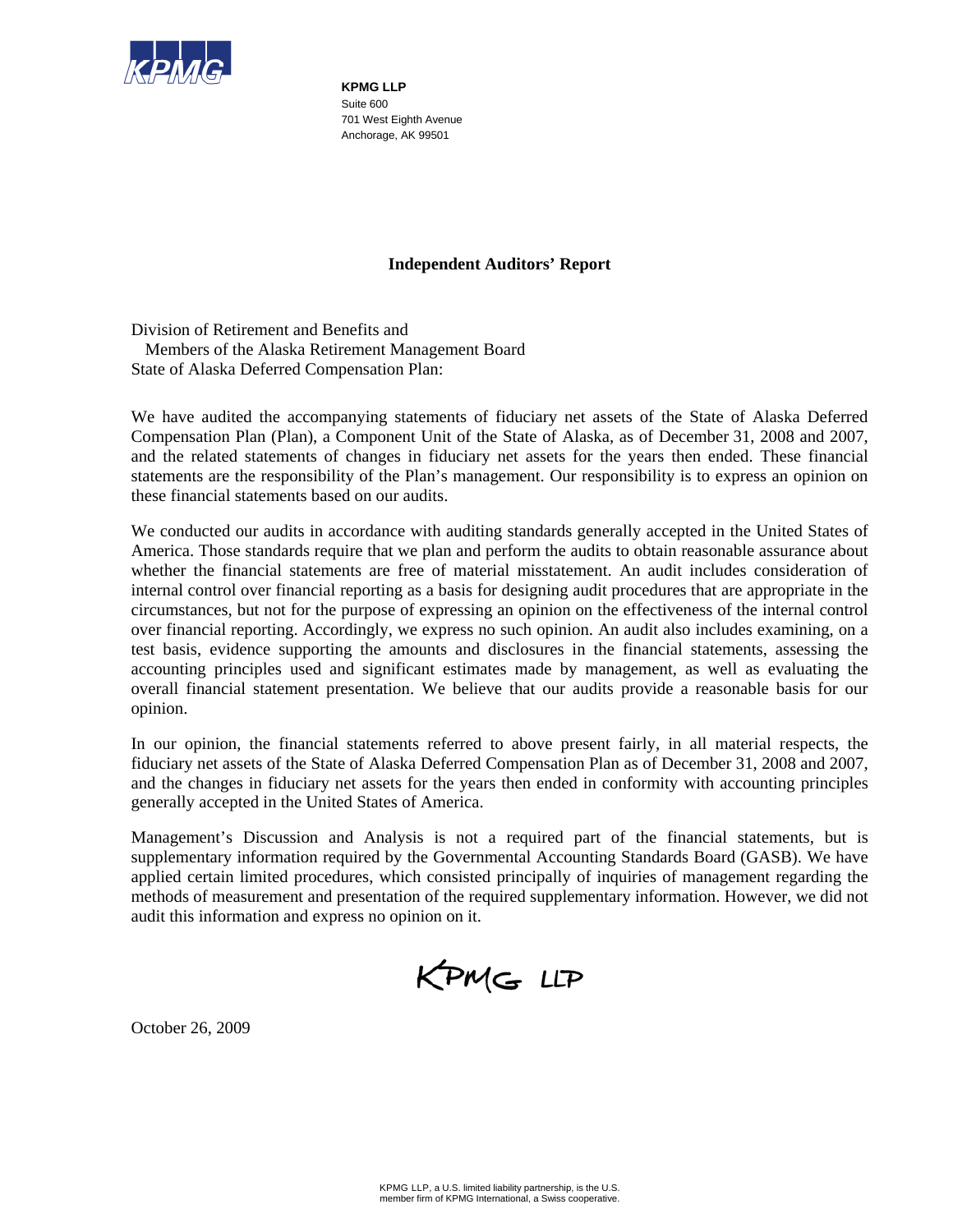Management's Discussion and Analysis

December 31, 2008 and 2007

This section presents management's discussion and analysis (MD&A) of the State of Alaska Deferred Compensation Plan's (Plan) financial position and performance for the fiscal years ended December 31, 2008 and 2007. This section is presented as a narrative overview and analysis. Please read the MD&A in conjunction with the financial statements and notes to financial statements to better understand the financial condition and performance of the Plan during the fiscal years ended December 31, 2008 and 2007.

### **Financial Highlights**

- The Plan's "net assets held in trust for individuals, organizations, and other governments" at December 31, 2008 and 2007, are \$442.0 million and \$545.6 million, respectively. The "net assets held in trust for individuals, organizations, and other governments" represent participant contributions and net investment income.
- The Plan's "net assets held in trust for individuals, organizations, and other governments" as of December 31, 2008 decreased by \$103.6 million, or approximately 19.0%, from the prior year. The Plan's "net assets held in trust for individuals, organizations, and other governments" as of December 31, 2007 increased by \$21.3 million, or approximately 4.0% from the prior year.
- The Plan incurred a net investment loss of \$106.0 million in calendar year 2008, compared to a \$28.5 million net investment income in calendar year 2007.

### **Overview of the Financial Statements**

This discussion and analysis is intended to serve as an introduction to the Plan's financial statements, which are comprised of the following:

- Statements of Fiduciary Net Assets
- Statements of Changes in Fiduciary Net Assets
- Notes to Financial Statements

*Statements of Fiduciary Net Assets* – This statement presents information regarding the Plan's assets, liabilities, and resulting net assets held in trust for pension and insurance benefits for individuals, organizations, and other governments. This statement reflects the Plan's investments at fair market value, along with cash and short-term investments and receivables at December 31, 2008 and 2007.

*Statements of Changes in Fiduciary Net Assets* – This statement presents how the Plan's net assets held in trust changed during the years ended December 31, 2008 and 2007. This statement presents contributions by participants along with net investment income (losses) during the period from individual participant directed investing activities. Deductions for participant withdrawals, benefit payments, and administrative expenses are also presented.

The above statements represent resources available for investment and payment of benefits and expenses as of calendar year end, and the sources and uses of those funds during the calendar year.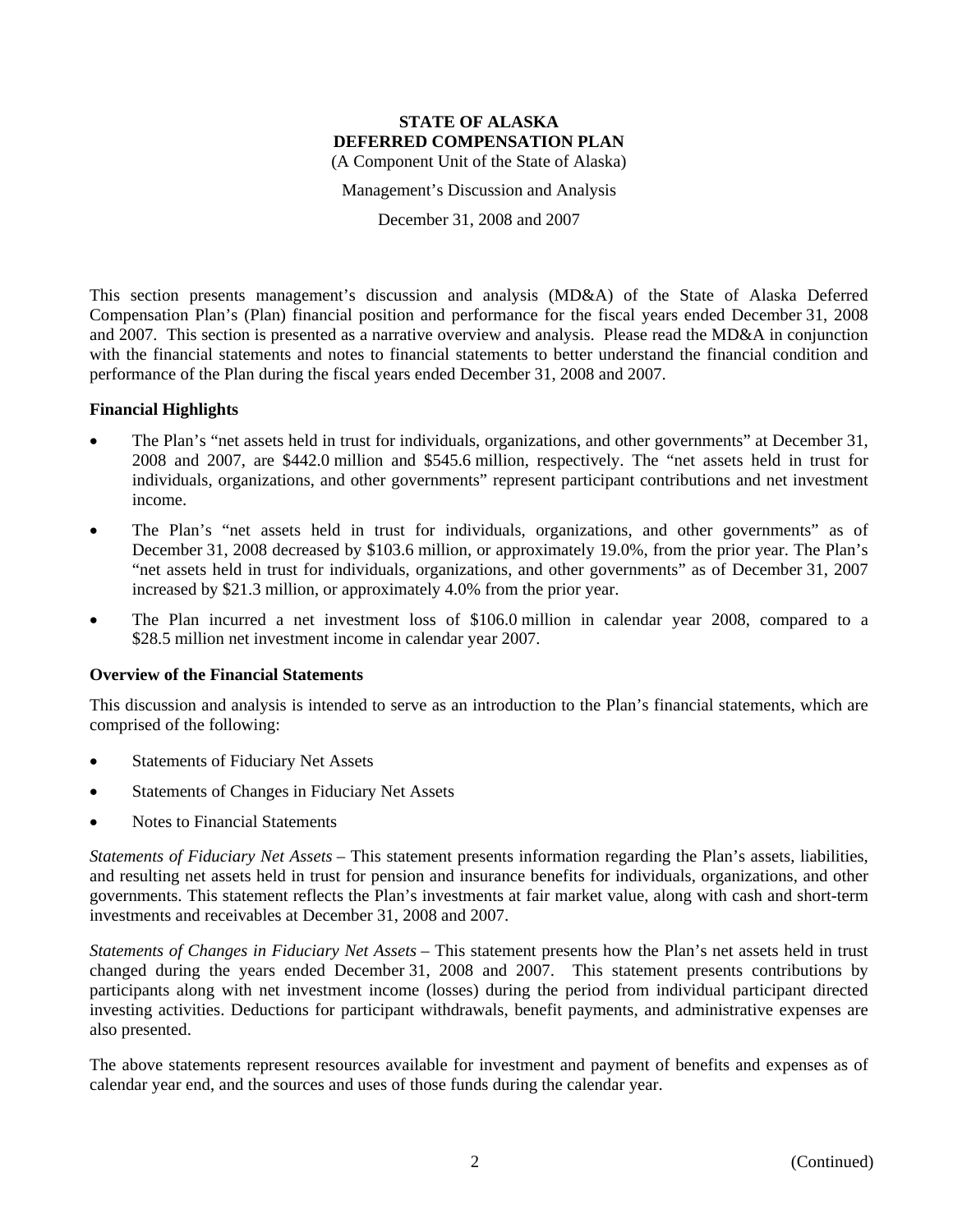(A Component Unit of the State of Alaska)

Management's Discussion and Analysis

December 31, 2008 and 2007

*Notes to Financial Statements* – The notes to financial statements are an integral part of the financial statements and provide additional detailed information and schedules that are essential to better understand the Plan's financial statements.

### **Condensed Financial Information (in thousands)**

|                                                                     |    |         | <b>Net Assets</b> |                     |            |         |
|---------------------------------------------------------------------|----|---------|-------------------|---------------------|------------|---------|
|                                                                     |    |         |                   | Increase/(decrease) |            |         |
| <b>Description</b>                                                  |    | 2008    | 2007              | Amount              | Percentage | 2006    |
| Assets:                                                             |    |         |                   |                     |            |         |
| Participant contributions receivable<br>Investments, at fair value: | \$ | 1,426   | 1,794             | (368)               | $(20.5)\%$ | 1,950   |
| Collective investment fund                                          |    | 259,563 | 375,433           | (115, 870)          | (30.9)     | 390,239 |
| Interest income fund                                                |    | 159,824 | 139,952           | 19,872              | 14.2       | 132,133 |
| Ownership of pooled investment funds                                |    | 21,229  | 28,424            | (7, 195)            | (25.3)     |         |
| Total assets                                                        |    | 442,042 | 545,603           | (103, 561)          | (19.0)     | 524,322 |
| Liabilities:<br>Commitments and contingencies                       |    |         |                   |                     |            |         |
| <b>Total liabilities</b>                                            |    |         |                   |                     |            |         |
| Net assets                                                          | S  | 442,042 | 545,603           | (103, 561)          | $(19.0)\%$ | 524,322 |

| <b>Changes in Net Assets</b>      |     |            |         |            |            |         |  |  |  |  |
|-----------------------------------|-----|------------|---------|------------|------------|---------|--|--|--|--|
| Increase/(decrease)               |     |            |         |            |            |         |  |  |  |  |
| <b>Description</b>                |     | 2008       | 2007    | Amount     | Percentage | 2006    |  |  |  |  |
| Net assets, beginning of year     | \$. | 545,603    | 524,322 | 21,281     | 4.1%       | 476,946 |  |  |  |  |
| Additions (reductions):           |     |            |         |            |            |         |  |  |  |  |
| Contributions                     |     | 36,526     | 37,366  | (840)      | (2.2)      | 35,764  |  |  |  |  |
| Net investment (loss) income      |     | (105,961)  | 28,456  | (134, 417) | (472.4)    | 52,901  |  |  |  |  |
| Total (reductions)                |     |            |         |            |            |         |  |  |  |  |
| additions                         |     | (69, 435)  | 65,822  | (135, 257) | (205.5)    | 88,665  |  |  |  |  |
| Deductions:                       |     |            |         |            |            |         |  |  |  |  |
| Benefits paid to participants and |     |            |         |            |            |         |  |  |  |  |
| purchases of annuity contracts    |     | 33,315     | 43.759  | (10, 444)  | (23.9)     | 40,552  |  |  |  |  |
| Administrative expenses           |     | 811        | 782     | 29         | 3.7        | 737     |  |  |  |  |
| Total deductions                  |     | 34,126     | 44,541  | (10, 415)  | (23.4)     | 41,289  |  |  |  |  |
| (Decrease) increase in            |     | (103, 561) | 21,281  | (124, 842) | (586.6)    | 47,376  |  |  |  |  |
| net assets                        |     |            |         |            |            |         |  |  |  |  |
| Net assets, end of year           | \$  | 442,042    | 545,603 | (103, 561) | $(19.0)\%$ | 524,322 |  |  |  |  |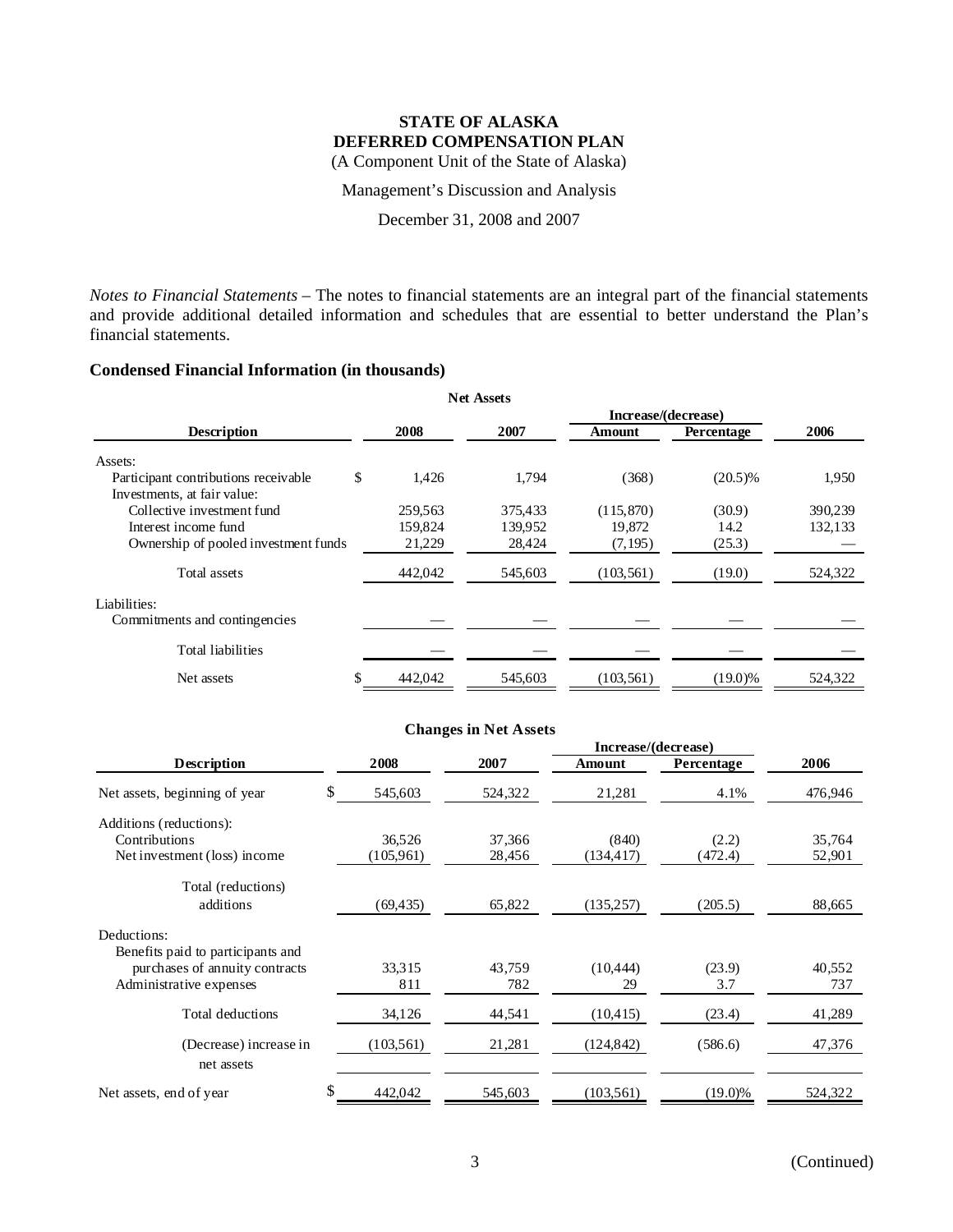Management's Discussion and Analysis

December 31, 2008 and 2007

#### **Investments**

The Plan is participant directed, which means that the Plan's participants decide in which options to invest. Of total Plan Fiduciary Net Assets of \$442.0 million at December 31, 2008, 99.6% of which, or \$440.1 million, are specifically allocated to individual participant accounts. Of total Plan Fiduciary Net Assets of \$545.6 million at December 31, 2007, 99.6% of which, or \$543.3 million, are specifically allocated to individual participant accounts.

Each participant designates how his or her contribution is to be allocated among the investment options. Each participant's account is credited with the participant's contributions and the appreciation or depreciation in unit value for the investment funds.

### **Participant Directed Investments at December 31 Year End**

|                                                 | <b>Market Value (In thousands)</b> |         |  |
|-------------------------------------------------|------------------------------------|---------|--|
|                                                 | 2008                               | 2007    |  |
| <b>Interest Income Fund</b>                     | \$<br>159,824                      | 139,952 |  |
| S&P 500 Index Fund                              | 85,221                             | 140,614 |  |
| <b>International Equity Fund</b>                | 40,003                             | 75,657  |  |
| <b>Small Cap Stock Trust</b>                    | 35,175                             | 55,157  |  |
| Government/Credit Bond Fund                     | 31,830                             | 29,148  |  |
| Global Balanced Fund                            | 29,915                             | 46,760  |  |
| Alaska Long-Term Balanced Trust                 | 21,229                             | 28,424  |  |
| <b>Intermediate Bond Fund</b>                   | 20,953                             | 14,110  |  |
| <b>RCM</b> Socially Responsible Investment Fund | 5,199                              |         |  |
| Long US Treasury Bond Index Fund                | 4,128                              |         |  |
| <b>State Street Money Market Fund</b>           | 2,864                              |         |  |
| <b>Equity Fund</b>                              | 1,230                              | 2,181   |  |
| <b>US TIPS Index Fund</b>                       | 802                                |         |  |
| Russell 3000 Index Fund                         | 642                                |         |  |
| US Real Estate Investment Trust Index fund      | 372                                |         |  |
| World Government Bond ex-US Index Fund          | 369                                |         |  |
| World Equity ex-US Index Fund                   | 237                                |         |  |
| <b>Bond Fund</b>                                | 119                                | 130     |  |
| Citizens Core Growth Fund                       |                                    | 11,132  |  |
| Total                                           | \$<br>440,112                      | 543,265 |  |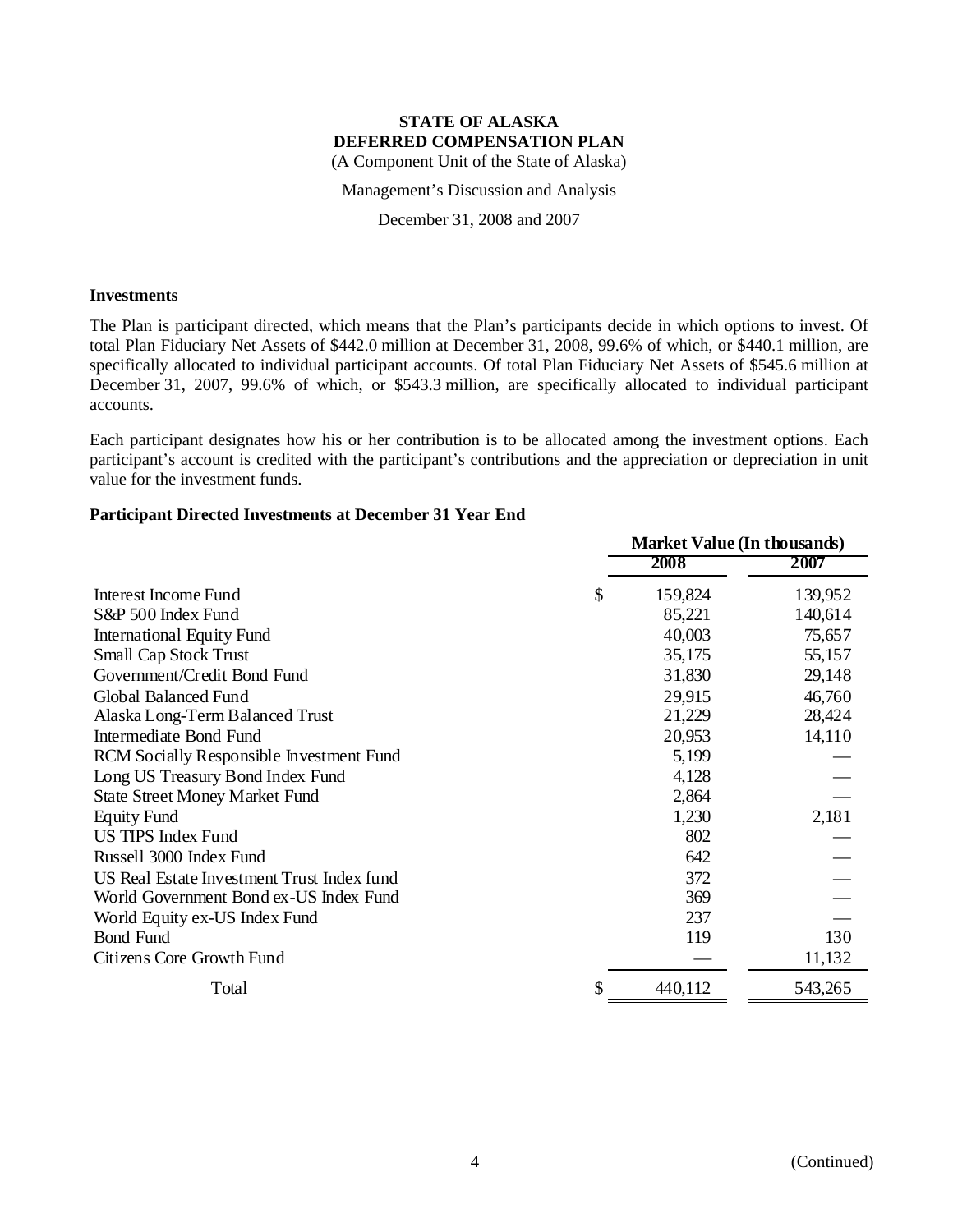Management's Discussion and Analysis

December 31, 2008 and 2007

### **Investment Returns for the 12-Month Periods Ended December 31, 2008 and 2007**

|                                                       | 2008          | 2007          |
|-------------------------------------------------------|---------------|---------------|
|                                                       | 1-Year actual | 1-Year actual |
| <b>International Equity Fund</b>                      | $(37.20)$ %   | 8.50 %        |
| S&P 500 Index Fund                                    | (36.91)       | 5.57          |
| <b>Small Cap Stock Trust</b>                          | (33.31)       | (1.28)        |
| Global Balanced Fund                                  | (27.28)       | 3.59          |
| Alaska Long-Term Balanced Trust                       | (23.19)       | 6.23          |
| <b>State Street Money Market Fund</b>                 | 1.24          | N/A           |
| Interest Income Fund                                  | 4.62          | 4.89          |
| Government \Credit Bond Fund                          | 5.76          | 7.25          |
| Intermediate Bond Fund                                | 10.80         | 8.52          |
| Citizens Core Growth Fund                             | N/A           | 13.90         |
| World Equity ex-US Index Fund                         | N/A           | N/A           |
| World Government Bond ex-US Index Fund                | N/A           | N/A           |
| Russell 3000 Index Fund                               | N/A           | N/A           |
| Long US Treasury Bond Index Fund                      | N/A           | N/A           |
| US Real Estate Investment Trust Index Fund            | N/A           | N/A           |
| US Treasury Inflation Protected Securities Index Fund | N/A           | N/A           |
| <b>RCM</b> Socially Responsible Investment Fund       | N/A           | N/A           |

The Hartford Equity Fund and Hartford Bond Fund have both been closed to participant use since 1986. Because of the closed nature of the funds, a rate of return on a fully comparable basis is not provided. However, both funds closely mirror funds generally of the same asset composition description that are actively available.

### **Contributions and Distributions**

The Plan had contributions of \$36.5 million in the 2008 calendar year compared to \$37.4 million in the 2007 calendar year. Decreased contributions are attributable to decreased elected deferrals per employee in the Plan.

The Plan had benefits paid to participants and purchases of annuity contracts of \$33.3 million for the 2008 calendar year compared to \$43.8 million for the 2007 calendar year. Decreased account values resulting from overall negative investment returns contributed to the reduced amount of withdrawals.

#### **Fiduciary Responsibilities**

The Alaska Retirement Management Board, the plan administrator, and the Commissioner of Administration are co-fiduciaries of the Plan.

The Plan's assets can only be used for the exclusive benefit of the Plan's participants, beneficiaries, and alternate payees.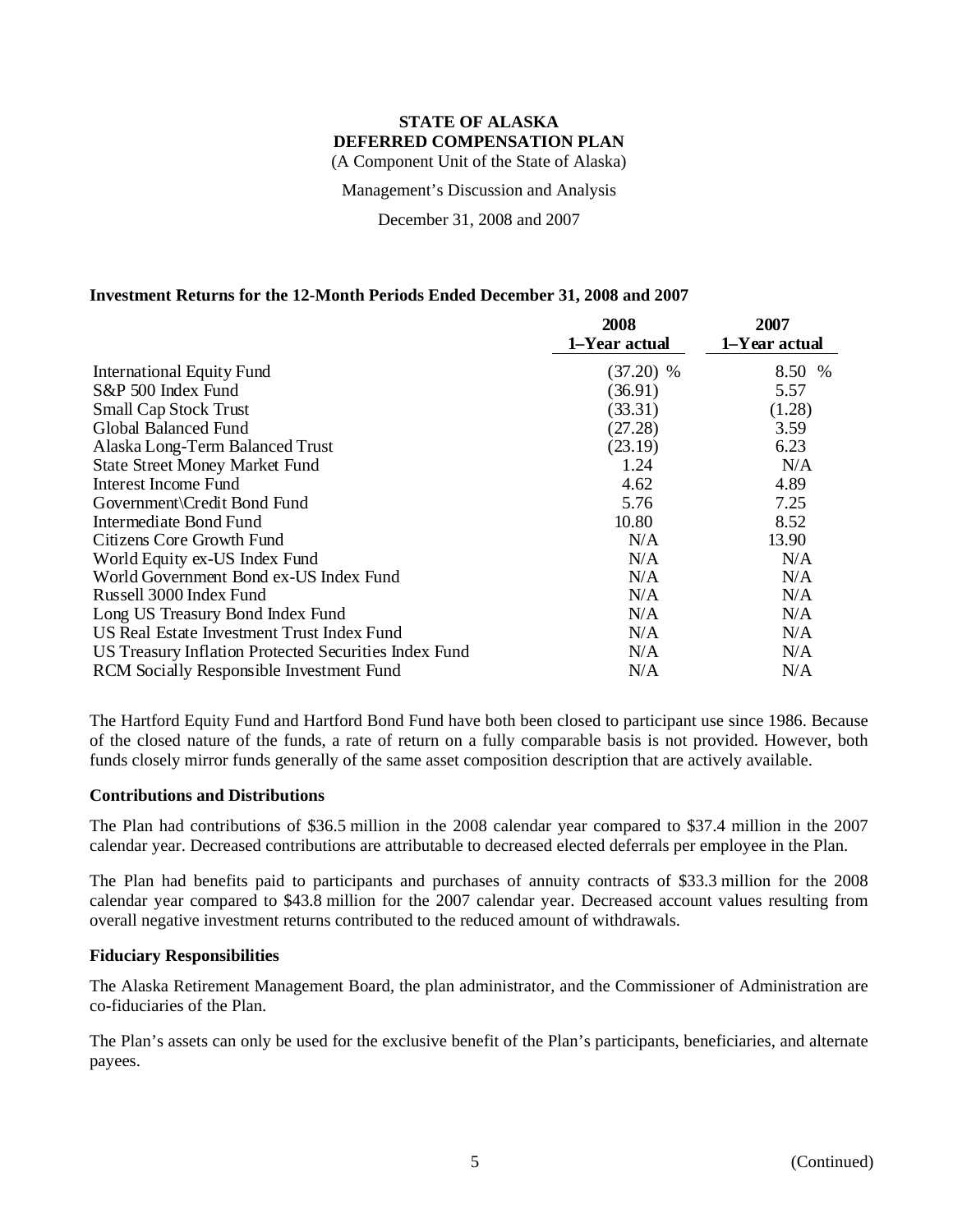(A Component Unit of the State of Alaska)

Management's Discussion and Analysis

December 31, 2008 and 2007

### **Request for Information**

This financial report is designed to provide a general overview for those parties interested in the Plan's finances. Questions concerning any of the information provided in this financial report or requests for additional information should be addressed to:

> State of Alaska Deferred Compensation Plan Division of Retirement & Benefits, Accounting Section PO Box 110203 Juneau, Alaska 99811-0203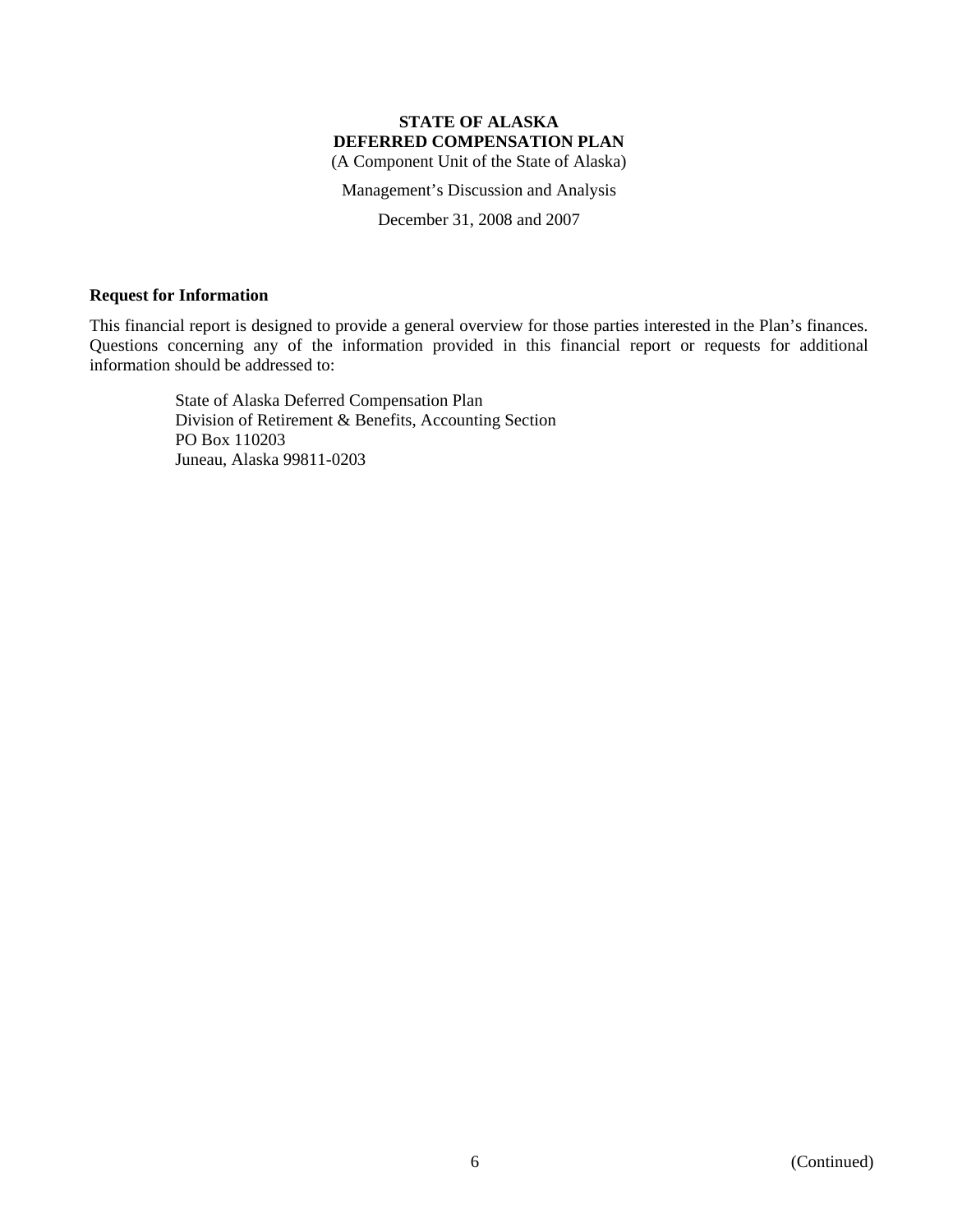(A Component Unit of the State of Alaska)

### Statements of Fiduciary Net Assets

December 31, 2008 and 2007

(In thousands)

|                                                            | 2008          | 2007    |
|------------------------------------------------------------|---------------|---------|
| Assets:                                                    |               |         |
| Participant contributions receivable                       | \$<br>1,426   | 1,794   |
| Investments:                                               |               |         |
| Collective investment funds, at fair value:                |               |         |
| Participant - directed                                     | 259,059       | 374,889 |
| Money market fund - nonparticipant directed                | 504           | 544     |
|                                                            | 259,563       | 375,433 |
| Interest income fund:                                      |               |         |
| Synthetic investment contracts, at fair value              | 152,515       | 133,469 |
| Cash and cash equivalents, at fair value                   | 7,309         | 6,483   |
|                                                            | 159,824       | 139,952 |
| Ownership of pooled investment funds,                      |               |         |
| participant directed, at fair value                        | 21,229        | 28,424  |
| Total investments                                          | 440,616       | 543,809 |
|                                                            |               |         |
| Total assets                                               | 442,042       | 545,603 |
| Net assets held in trust for individuals and organizations | \$<br>442,042 | 545,603 |

See accompanying notes to financial statements.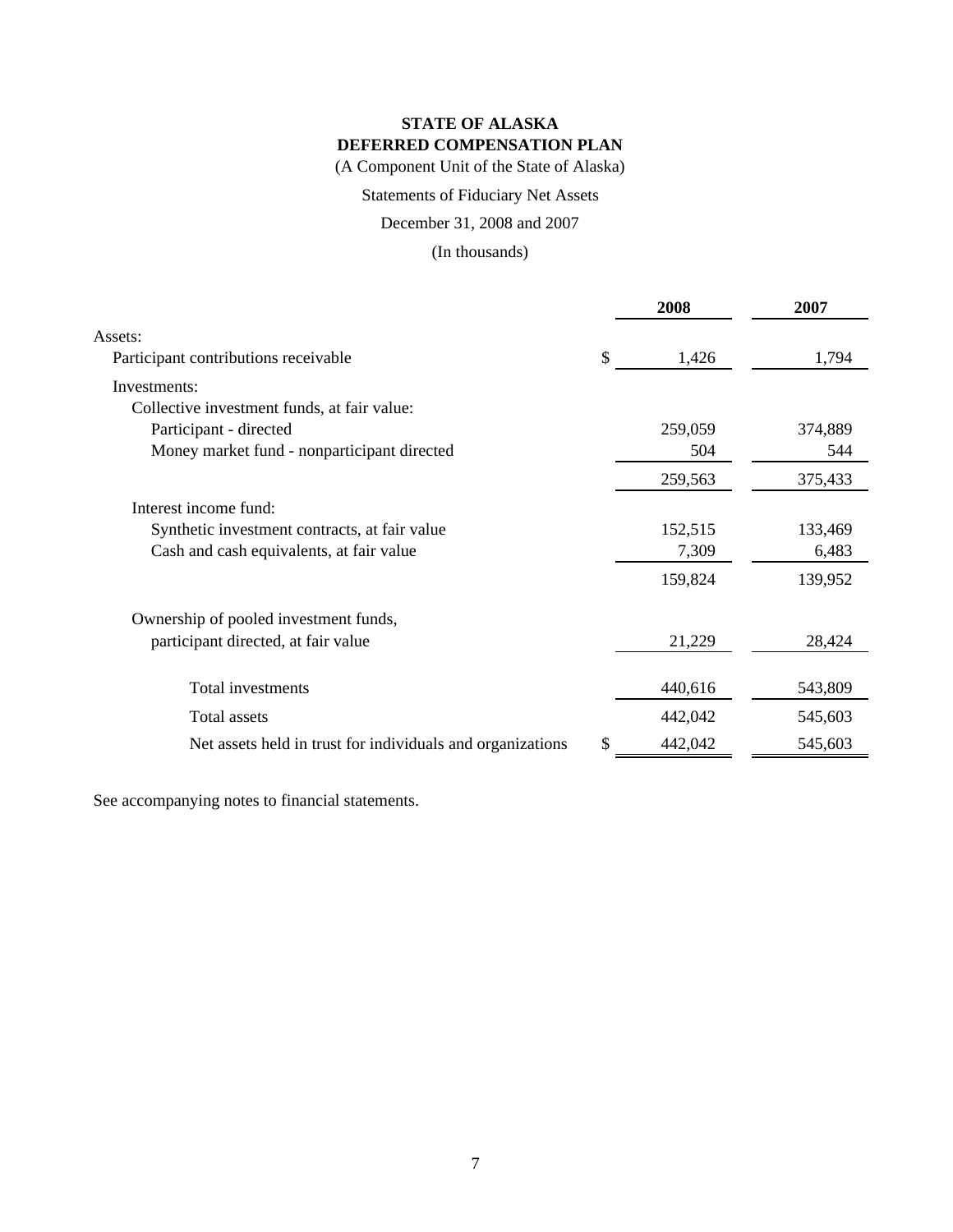(A Component Unit of the State of Alaska)

### Statements of Changes in Fiduciary Net Assets

### Years ended December 31, 2008 and 2007

### (In thousands)

|                                                                                                              | 2008                | 2007            |
|--------------------------------------------------------------------------------------------------------------|---------------------|-----------------|
| Additions (reductions):<br>Participant contributions                                                         | \$<br>36,526        | 37,366          |
| Investment (loss) income:<br>Net (depreciation) appreciation in fair value of investments<br>Interest income | (111, 442)<br>5,481 | 22,206<br>6,250 |
| Net investment (loss) income                                                                                 | (105, 961)          | 28,456          |
| Total (reductions) additions                                                                                 | (69, 435)           | 65,822          |
| Deductions:<br>Benefits paid to participants and purchases of annuity contracts<br>Administrative expenses   | 33,315<br>811       | 43,759<br>782   |
| <b>Total deductions</b>                                                                                      | 34,126              | 44,541          |
| Net (decrease) increase in net assets held in trust for<br>individuals, organizations, and other governments | (103, 561)          | 21,281          |
| Net assets, beginning of year                                                                                | 545,603             | 524,322         |
| Net assets, end of year                                                                                      | 442,042             | 545,603         |

See accompanying notes to financial statements.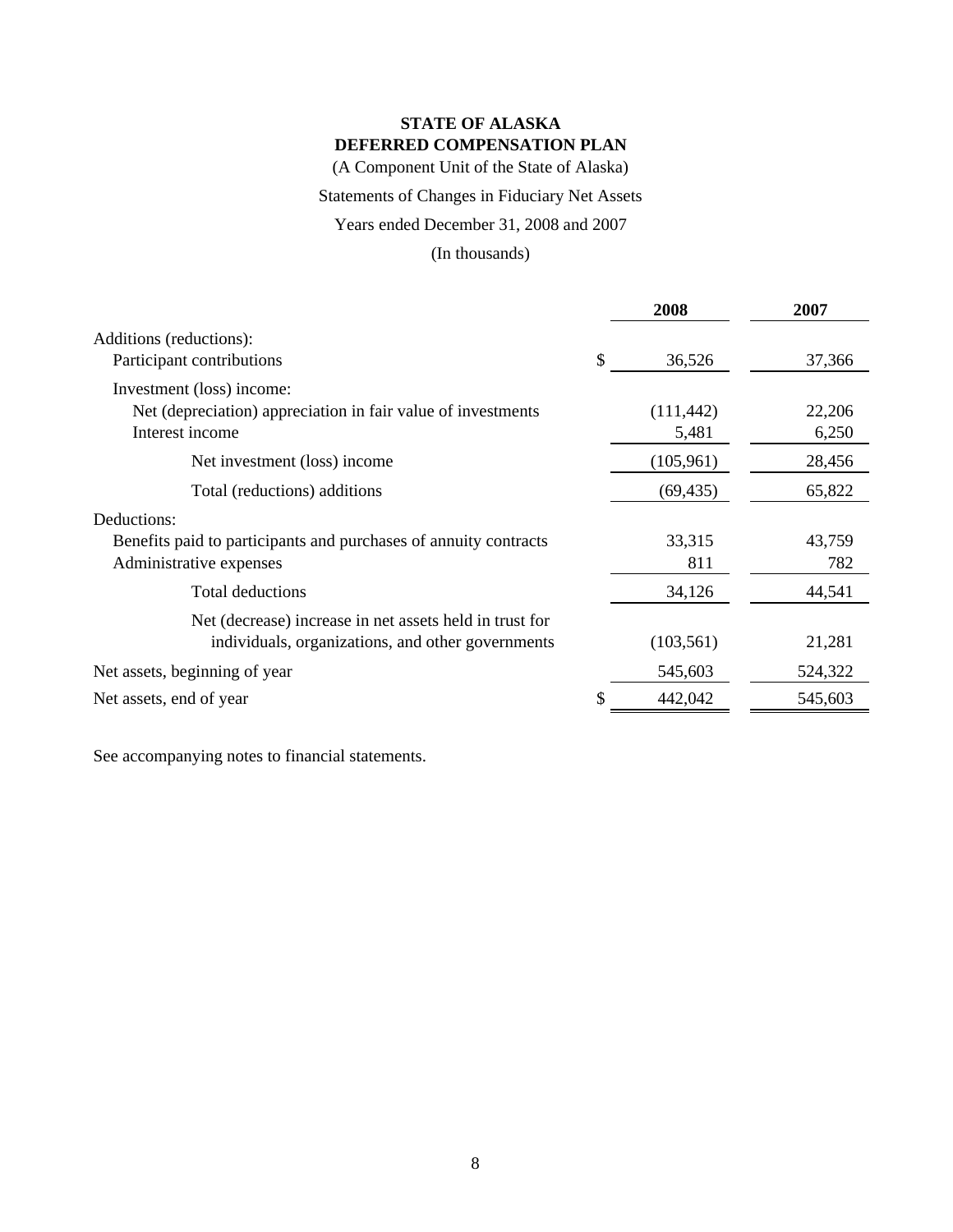Notes to Financial Statements

December 31, 2008 and 2007

### **(1) Description**

The following brief description of the State of Alaska Deferred Compensation Plan (Plan), a defined contribution plan, is provided for general information purposes only. Participants should refer to the Plan document for more complete information.

### *(a) General*

The Plan was created by State of Alaska (State) Statutes issued May 31, 1974, and was most recently amended effective March 1, 2006. It is a deferred compensation plan under Section 457 of the Internal Revenue Code and is available to all permanent and long–term non–permanent employees and elected officials of the State and with the March 1, 2006 amendment, members of State boards and commissions. Participants in the Plan authorize the State to reduce their current salary or compensation so that they can receive the amount deferred at a later date. The deferred compensation is not available to participants until termination, retirement, death, or an unforeseeable emergency, within the definition allowed by the applicable Internal Revenue Code. As of December 31, 2008 and 2007, the Plan had approximately 9,000 and 8,800 participants, respectively.

As a result of the passage of The Small Business Job Protection Act of 1996 (SBJPA), all amounts deferred, including amounts deferred before the effective date of the new law, under an eligible 457 plan must be held in a trust for the exclusive benefit of employees and beneficiaries. This law repealed the requirement that a Section 457 plan sponsored by a government be solely the property of the employer, subject only to the claims of the employer's general creditors. The trust requirement generally applies to assets and income held by a plan on and after the date of enactment of the SBJPA. For any plan in existence on the date of enactment of the SBJPA, a trust need not be established before January 1, 2000.

As to the State of Alaska Deferred Compensation Plan, the Plan document was amended effective January 1, 1997 to recognize and establish the Trust requirement for the Plan. The formal trust documents were completed by December 31, 1998.

The Plan document was completely restated effective January 1, 2002 for compliance with the Economic Growth and Tax Relief Reconciliation Act of 2001 and most recently amended March 1, 2006.

The Division of Retirement and Benefits is responsible for plan administration and recordkeeping. The Alaska Retirement Management Board (Board) is responsible for the specific investment of moneys in the Plan.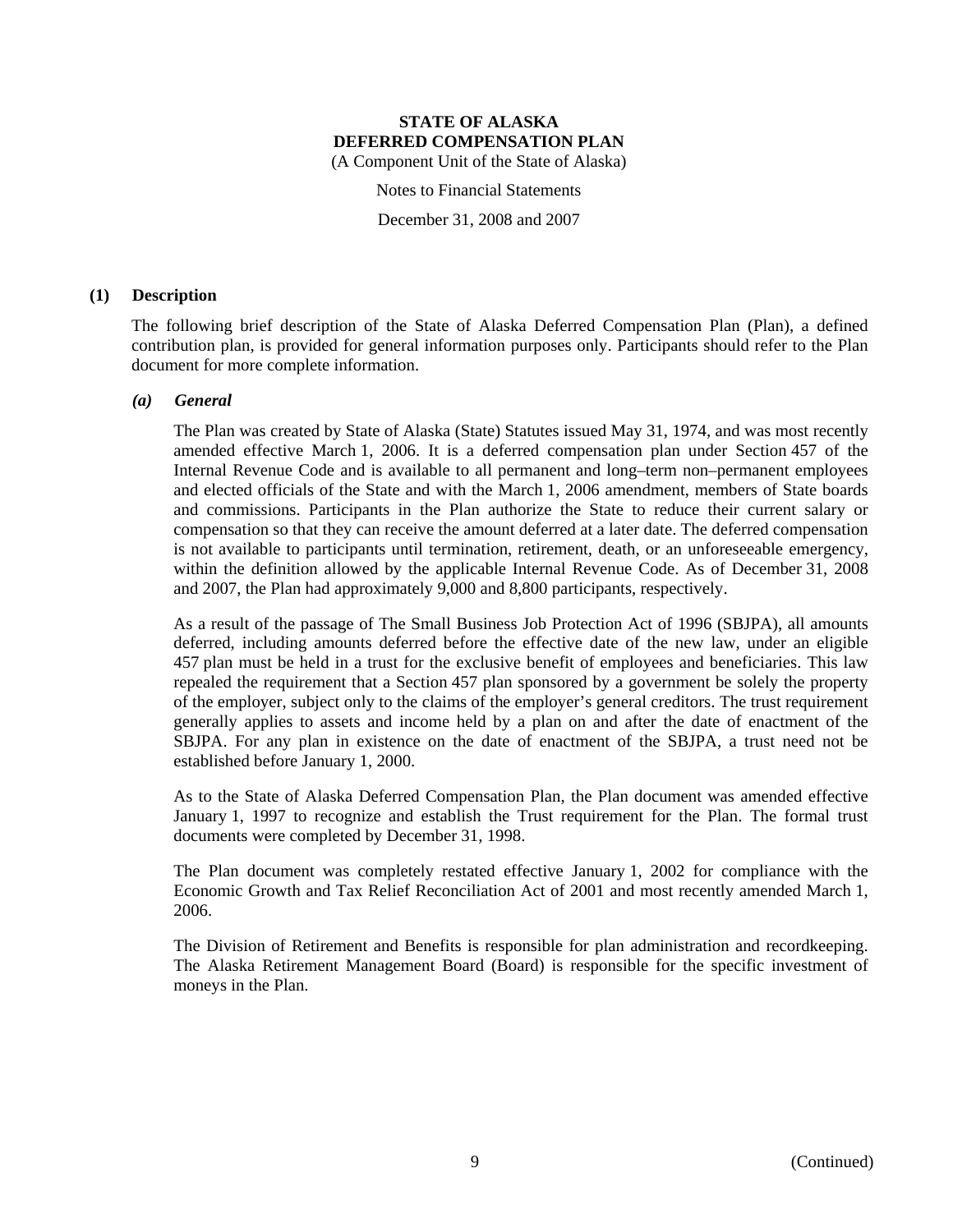Notes to Financial Statements

December 31, 2008 and 2007

### *(b) Contributions*

During 2008 and 2007, Plan participants could contribute a minimum of \$50 a month (\$600 per year). In 2008 and 2007, under the current law, the maximum amount that could be deferred in a year was \$15,500 for participants under age 50 and \$20,500 for participants who are age 50 and greater. However, for each of the participant's last three calendar years ending prior to normal retirement age, a "catch–up limitation" applies which allows larger contributions (up to \$31,000 in 2008). Participants vest automatically in all of their contributions and earnings on those contributions.

### *(c) Participant Accounts*

Participant accounts are self–directed with respect to investment options. Each participant designates how his or her contribution is to be allocated among the investment options. Each participant's account is credited with the participant's contributions and the appreciation or depreciation in unit value for the investment funds.

A recordkeeping / administrative fee is deducted monthly from each participant's account, applied pro rata to all the funds the member participates in. This fee is for all costs incurred by the recordkeeper and by the State. The investment management fees are netted out of the funds' performance.

At December 31, 2008, participants had the following investment options:

### **Collective Investment Funds**

*Equity Fund* – this fund invests in diversified common stocks of high–quality growth companies for long–term capital growth, with income a secondary consideration. This investment option is only available to participants whose contributions were originally invested with the Hartford Life Insurance Company, and have since remained with Hartford.

*Bond Fund* – this fund invests in investment grade corporate and government bonds and other debt securities. This investment option is only available to participants whose contributions were originally invested with the Hartford Life Insurance Company, and have since remained with Hartford.

*International Equity Fund* – this fund invests principally in common and preferred stocks of foreign companies and securities that are convertible into such common stocks. The purpose of this fund is to provide long–term capital appreciation.

*Small Cap Stock Trust Fund* – this fund invests at least 65% of its total assets in the stocks of small companies. The purpose of this fund is to provide long–term capital growth by investing primarily in stocks of small companies that appear undervalued or offer the potential for superior earnings growth.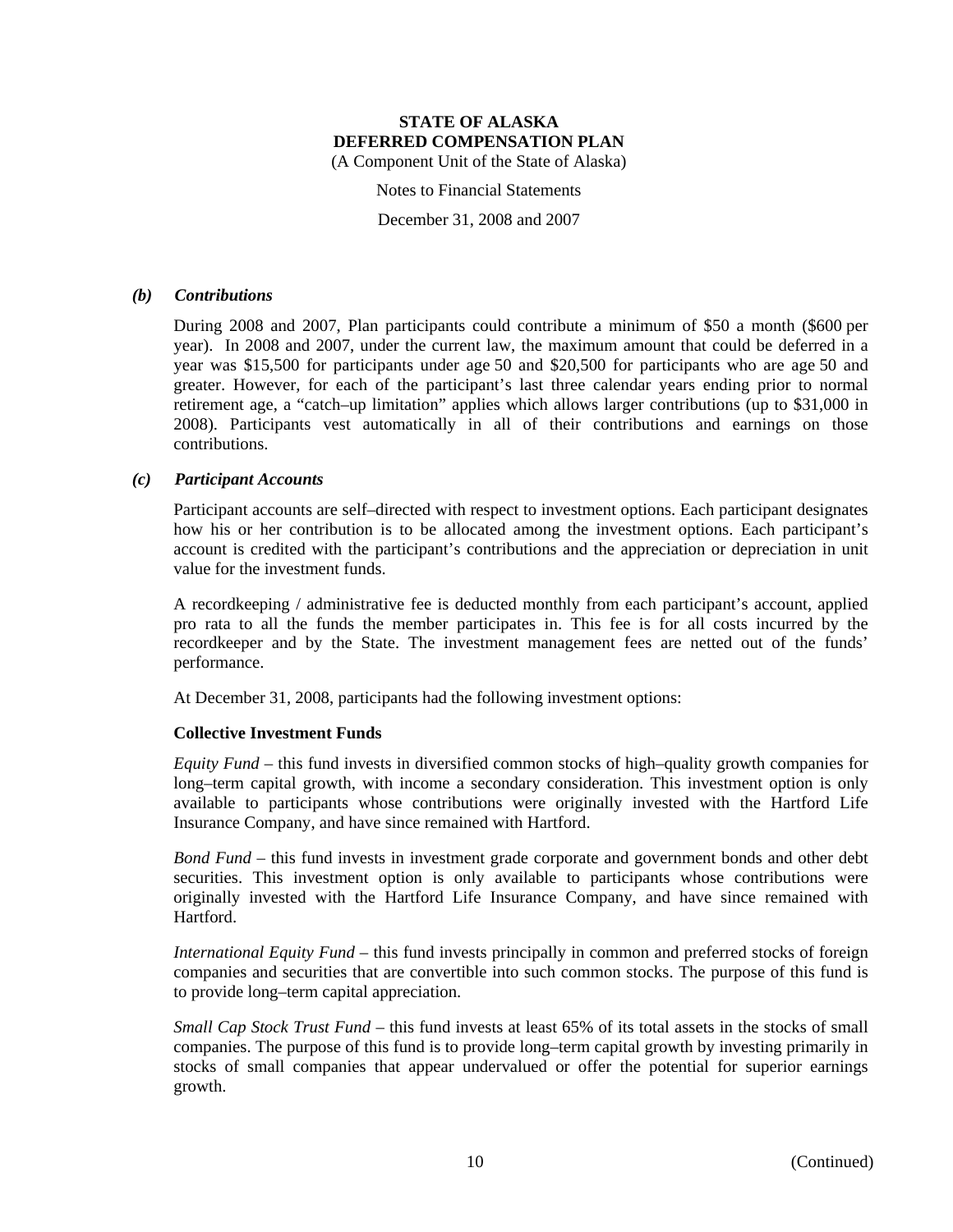Notes to Financial Statements

December 31, 2008 and 2007

*Citizens Core Growth Fund* – this fund invested primarily in U.S. large cap growth stocks, with an emphasis on those that are managed to a high standard of corporate responsibility. Effective April 7, 2008, this fund was re-organized to become the Sentinel (SRI) Sustainable Core Opportunities Fund.

*Sentinel Sustainable Core Opportunities Fund* – this fund sought to provide long-term capital appreciation by investing in superior companies with a positive multi-year outlook. The fund employed a process of corporate, social and environmental screening that was overseen by Sentinel's in-house social research department. Effective October 30, 2008, this fund re-organized and became the RCM Socially Responsible Investment Fund.

*RCM Socially Responsible Investment Fund* – this fund is actively managed and only invests in companies contained within the KLD Large-Mid Cap Social Index (LMSI). The LMSI holds approximately 600 companies with the highest environmental, social and governance (ESG) rankings in each sector of the 1,000 largest US stocks. This fund replaced the Sentinel Sustainable Core Opportunities Fund effective October 30, 2008.

*S&P 500 Index Fund* – this fund buys and holds virtually all of the stocks in the S&P 500 Index. The fund is designed to hold the same stocks in the same proportions as in the index itself in order to replicate the Index's total rate of return.

*Global Balanced Fund* – this fund seeks the balanced accomplishment of long-term growth of capital, current income and conservation of principle through investments in stocks and bonds of U.S. and international companies and government bonds issued by the U.S. and other governments.

*Government / Credit Bond Index Fund* – this fund buys and holds representative portfolios of the securities included in the Lehman Brothers Government / Credit Bond Index. The fund seeks to closely match the Index's total rate of return.

*Intermediate Bond Fund* – this fund buys and holds representative securities included in the Lehman Brothers Intermediate Bond Index. The fund seeks to closely match the Index's total rate of return.

*World Equity ex-US Index Fund* – this fund, which was added to the Plan on September 18, 2008, invests in one or more commingled funds managed by State Street Global Advisors (SSgA), which, in combination, are designed to replicate the returns and characteristics of the MSCI ACWI Ex-US Index while providing for daily liquidity for Plan participants.

*World Government Bond ex-US Index Fund* – this fund, which was added to the Plan on September 18, 2008, invests in one or more commingled funds managed by SSgA which, in combination, are designed to replicate the returns and characteristics of the Citigroup World Government Bond Ex-US Index, while providing for daily liquidity for Plan participants. This fund employs a passive bond indexing strategy, investing in a well diversified portfolio which is representative of the international government bond market.

*Russell 3000 Index Fund* – this fund, which was added to the Plan on September 18, 2008, invests in one or more commingled funds managed by SSgA which, in combination, are designed to replicate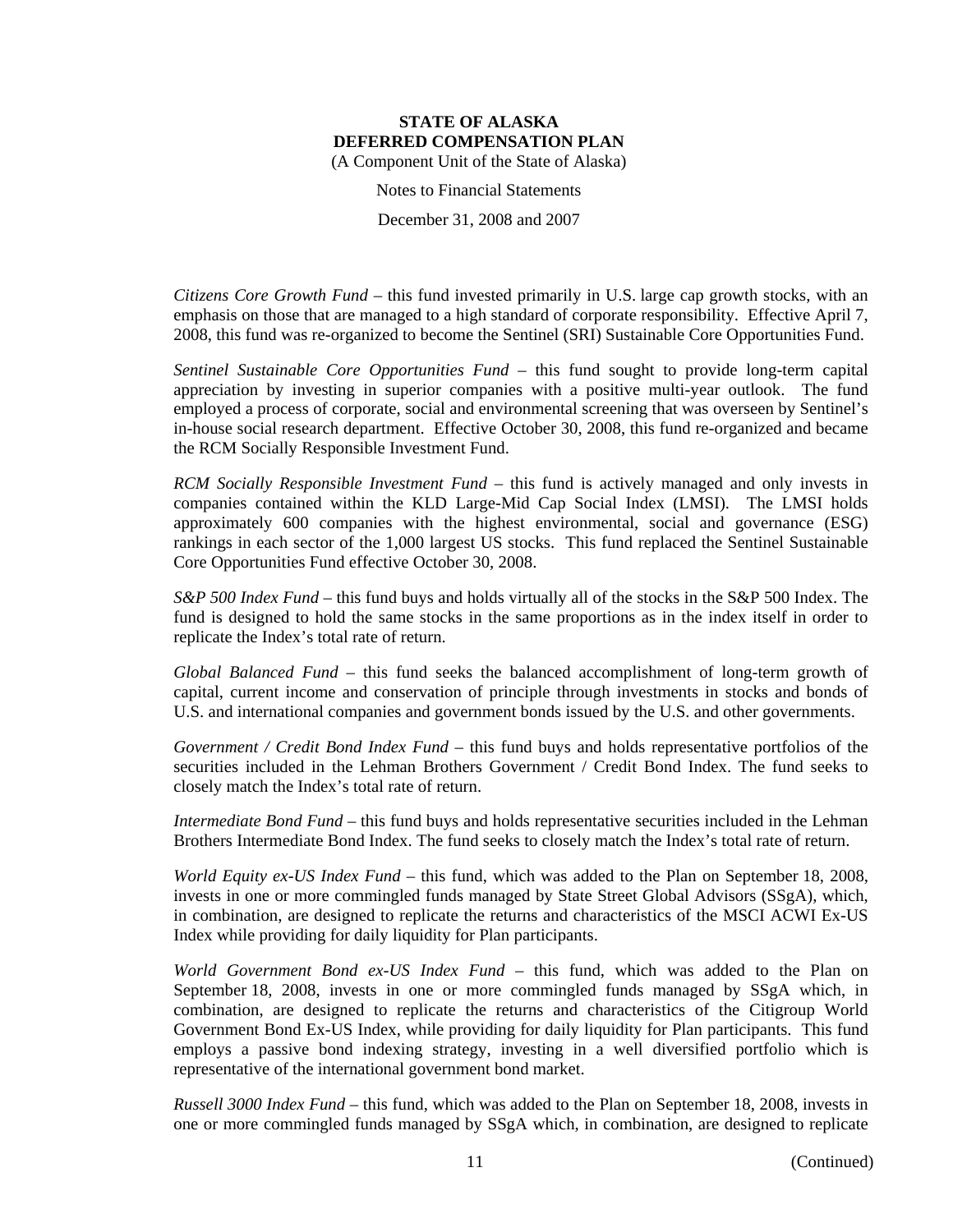Notes to Financial Statements

December 31, 2008 and 2007

the returns and characteristics of the Russell 3000 Index, while providing for daily liquidity for plan participants. This fund seeks to match the returns of the Index by investing in a portfolio that replicates the Index.

*Long US Treasury Bond Index Fund* – this fund, which was added to the Plan on September 18, 2008, invests in one or more commingled funds managed by SSgA which, in combination, are designed to replicate the return of the Barclays Capital Long Treasury Bond Index while providing for daily liquidity for Plan participants. The fund seeks to match the return of Barclays Capital Long Treasury Bond Index by investing in a well-diversified portfolio of treasury securities with maturities longer than ten years.

*US Real Estate Investment Trust Index Fund* – this fund, which was added to the Plan on September 18, 2008, seeks to provide income and capital appreciation and to replicate the returns and characteristics of the Dow Jones Wilshire REIT Index. Using a replication process, the fund seeks to purchase each security in the same capitalization weight as it appears in the Dow Jones Wilshire REIT Index.

*US Treasury Inflation-Protected Securities (TIPS) Index Fund* – this fund, which was added to the Plan on September 18, 2008, invests in the SSgA TIPS Index NL Series (Class A) and is intended to replicate the return of the index while providing for daily liquidity for the Plan participants. The fund seeks to match the returns of the index by investing in a portfolio of US Treasury inflation protected securities.

*State Street Institutional Treasury Money Market Fund* – the purpose of this money market fund, which was added to the Plan on September 18, 2008, seeks to achieve its investment objective by investing substantially all of its investable assets in the State Street Money Market Portfolio of State Street Master Funds, which has the same investment objective as, and investment policies that are substantially similar to those of the fund. The fund attempts to achieve its investment objective by investing exclusively in direct obligations of the US Treasury, such as US Treasury bills, notes, and bonds. The fund may also invest in other mutual funds, subject to regulatory limitations, that invest exclusively in such obligations.

### **Interest Income Fund**

*Interest Income Fund* – the purpose of this fund is to maximize current income while maintaining principal stability by investing primarily in synthetic investment contracts issued by banks and insurance companies that meet stringent credit standards. Supporting securities for synthetic investment contracts typically include U.S. Treasury/Agency obligations, mortgage and asset backed securities, as well as investment grade corporate bonds.

### **Pooled Investment Fund**

*Alaska Long-Term Balanced Trust Fund* – this fund, which was added to the Deferred Compensation Plan on August 15, 2007, is to provide a balanced and diversified mix of U.S. and international stocks, investment-grade bonds, federally guaranteed mortgages and money market instruments for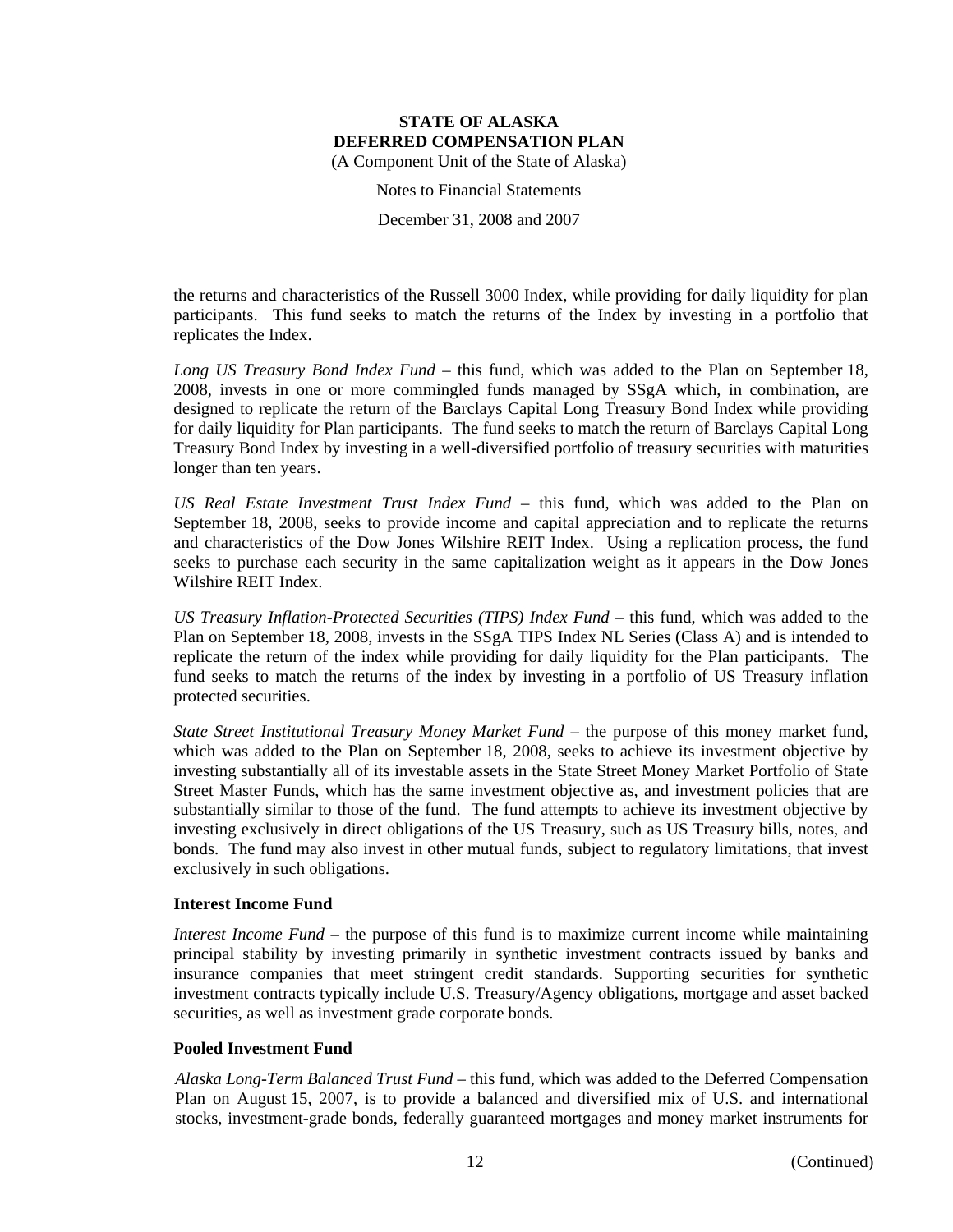Notes to Financial Statements

December 31, 2008 and 2007

investors with a moderate risk tolerance. Balances remaining in the Tactical Asset Allocation Fund on the September 17, 2007 date of its elimination were transferred into the Alaska Long-Term Balanced Trust.

### *(d) Payment of Benefits*

Participants are eligible to withdraw their account balance upon termination in the form of a lump sum, one of various annuities, or a periodic payment option, unless the participant elects to defer commencement of benefits. Account balances of \$1,000 or less are automatically paid in the form of a lump sum distribution. The deferred benefit commencement date can be no later than April 1 of the year after the participant would have turned age 70–1/2. Payment of benefits to a participant commences sixty days after termination or the deferred benefit commencement date, as applicable.

Participants may request a hardship withdrawal for an unforeseeable emergency, within the definition allowed by the applicable Internal Revenue Code. Hardship withdrawals are received as lump sum distributions and must be approved by the plan administrator.

The Plan purchases annuity contracts from an insurance company. The annuity contracts are excluded from Plan assets.

#### *(e) Income Taxes*

The Plan is exempt from federal income taxes under the provisions of Section 501(a) of the Internal Revenue Code.

#### *(f) Termination, Partial Termination, or Complete Discontinuance of Contributions*

Although the State has established the Plan with the bona fide intention and expectation that it will continue the Plan indefinitely, the State may in its sole and absolute discretion terminate the Plan in whole or in part at any time without liability whatsoever for such termination. If the Plan shall be terminated, the participants in the Plan will be deemed to have withdrawn from the Plan as of the date of such termination. Deferred compensation shall thereupon cease. Upon Plan termination, each participant or beneficiary shall be given the opportunity to elect a benefit commencement date and form of payment.

#### **(2) Summary of Significant Accounting Policies**

#### *(a) Accounting Basis*

The Plan utilizes the economic resources measurement focus and the accrual method of accounting. In preparing the financial statements, the plan administrator is required to make estimates that affect the reported amounts of assets and liabilities and disclosures of contingent assets and liabilities as of the date of the financial statements, and additions and deductions for the reporting period. Actual results could differ from those estimates.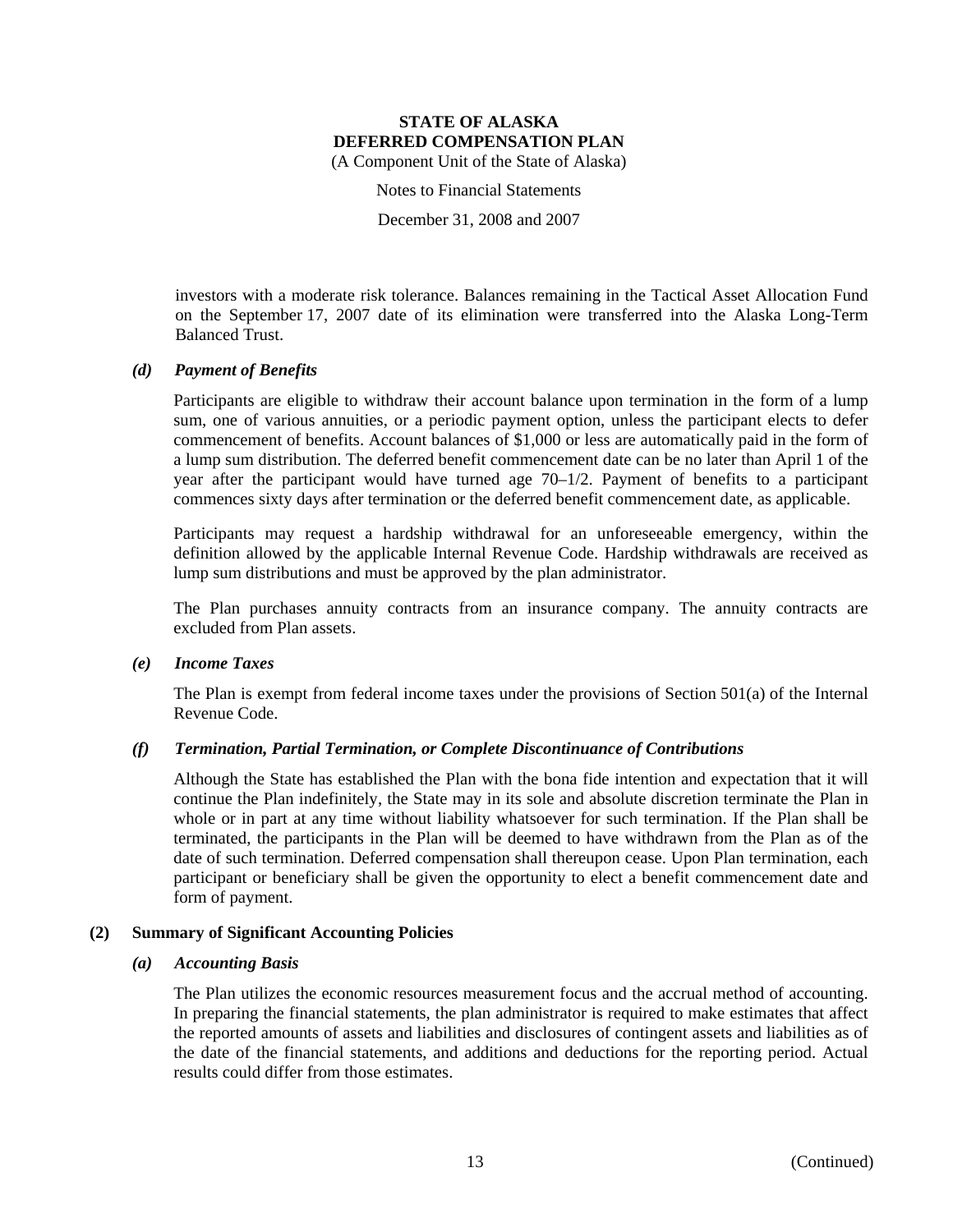(A Component Unit of the State of Alaska)

Notes to Financial Statements

December 31, 2008 and 2007

### *(b) Valuation of Collective Investment Funds*

The Plan's investments in Collective Investment Funds (note 3), held in trust, are stated at fair value based on the unit value as reported by the trustees multiplied by the number of units held by the Plan. The unit value is determined by the trustees based on the fair value of the underlying assets. Purchases and sales of securities are recorded on a trade–date basis.

### *(c) Valuation of Synthetic Investment Contracts*

The Plan's investments in fully benefit responsive synthetic investment contracts (note 5) are stated at fair value as they are affected by the market factors and credit standing.

### *(d) Contributions Receivable*

Contributions applicable to wages earned through the Plan's year–end are accrued. These contributions are considered fully collectible and, accordingly, no allowance for doubtful accounts is considered necessary.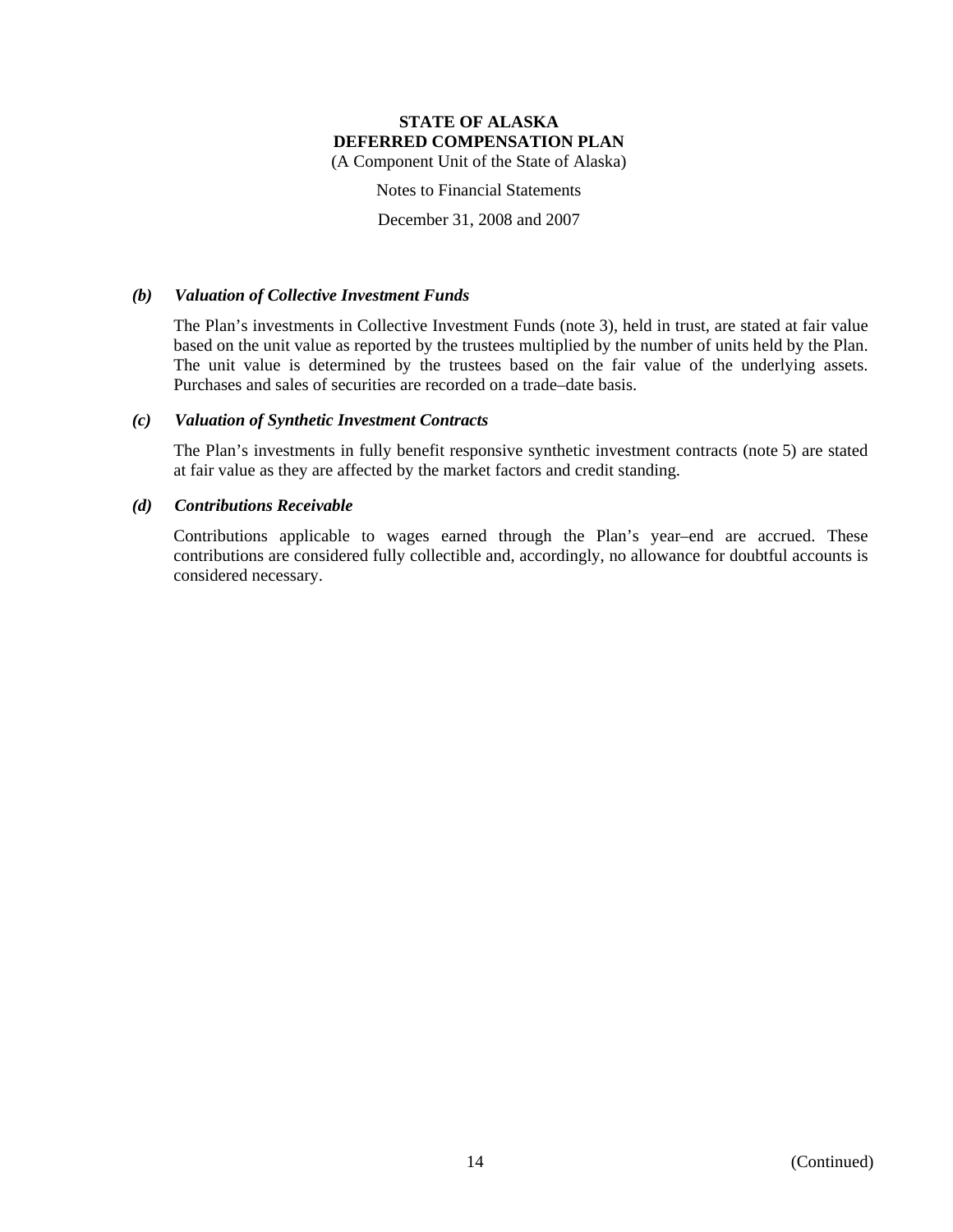(A Component Unit of the State of Alaska)

Notes to Financial Statements

December 31, 2008 and 2007

### **(3) Collective Investment Funds**

The Plan's investments at December 31 include the following collective investment funds:

|                                        | <b>Units owned</b> | Unit value |      | <b>Balance</b> |
|----------------------------------------|--------------------|------------|------|----------------|
|                                        |                    |            |      | (In thousands) |
| 2008                                   |                    |            |      |                |
| Equity funds:                          |                    |            |      |                |
| <b>International Equity Fund</b>       | 3,167,369          | 12.630     | - \$ | 40,003*        |
| Small Cap Stock Trust                  | 1,247,794          | 28.190     |      | 35,175*        |
| S & P 500 Index Fund                   | 2,907,568          | 29.310     |      | 85,221*        |
| <b>RCM Socially Responsible</b>        |                    |            |      |                |
| <b>Investment Fund</b>                 | 560,837            | 9.270      |      | 5,199          |
| World Equity ex-US Index Fund          | 29,742             | 7.952      |      | 237            |
| Russell 3000 Index Fund                | 86,376             | 7.429      |      | 642            |
| <b>US Real Estate Investment Trust</b> |                    |            |      |                |
| Index Fund                             | 64,625             | 5.754      |      | 372            |
| Equity Fund, actively managed          | 114,183            | 10.773     |      | 1,230          |
|                                        |                    |            |      | 168,079        |
| Bond and debt securities funds:        |                    |            |      |                |
| Government/Credit Bond Fund            | 1,198,552          | 26.557     |      | 31,830*        |
| Intermediate Bond Fund                 | 884,769            | 23.682     |      | 20,953         |
| World Government Bond                  |                    |            |      |                |
| ex-US Index Fund                       | 34,903             | 10.562     |      | 369            |
| Long US Treasury Bond Index Fund       | 354,032            | 11.661     |      | 4,128          |
| <b>US TIPS Index Fund</b>              | 85,421             | 9.388      |      | 802            |
| Bond Fund, actively managed            | 16,709             | 7.128      |      | 119            |
|                                        |                    |            |      | 58,201         |
| Bond and equity funds:                 |                    |            |      |                |
| Global Balanced Fund                   | 1,198,985          | 24.950     |      | 29,915*        |
|                                        |                    |            |      | 29,915         |
| Money market fund -                    |                    |            |      |                |
| Participant directed - State Street    |                    |            |      |                |
| <b>Institutional Treasury Money</b>    |                    |            |      |                |
| Market Fund                            | 2,864,009          | 1.000      |      | 2,864          |
| Nonparticipant directed                | 29,929             | 16.825     |      | 504            |
|                                        |                    |            |      | 3,368          |
| Total collective investment funds      |                    |            | \$   | 259,563        |

\* Represents five percent or greater of plan assets at December 31.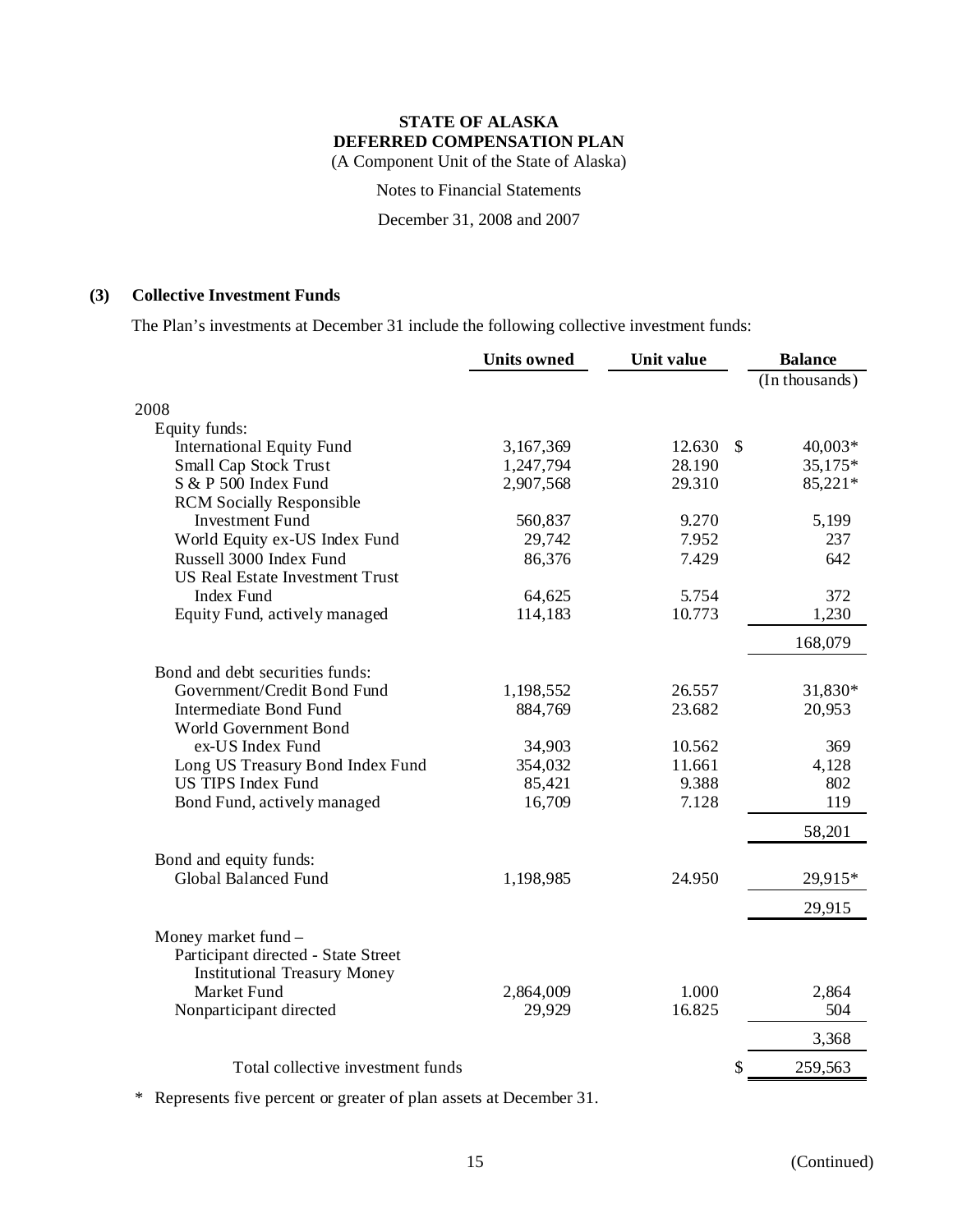Notes to Financial Statements

December 31, 2008 and 2007

|                                   | <b>Units owned</b> | Unit value |    | <b>Balance</b> |
|-----------------------------------|--------------------|------------|----|----------------|
|                                   |                    |            |    | (In thousands) |
| 2007                              |                    |            |    |                |
| Equity funds:                     |                    |            |    |                |
| International Equity Fund         | 3,318,279          | 22.800     | -S | 75,657*        |
| <b>Small CAP Stock Trust</b>      | 1,304,869          | 42.270     |    | 55,157*        |
| S & P 500 Index Fund              | 3,026,562          | 46.460     |    | 140,614*       |
| Citizens Core Growth Fund         | 565,645            | 19.680     |    | 11,132         |
| Equity Fund, actively managed     | 114,184            | 19.100     |    | 2,181          |
|                                   |                    |            |    | 284,741        |
| Bond and debt securities funds:   |                    |            |    |                |
| Government/Credit Bond Fund       | 1,160,842          | 25.110     |    | 29,148*        |
| Intermediate Bond Fund            | 660,173            | 21.370     |    | 14,110         |
| Bond Fund, actively managed       | 16,708             | 7.790      |    | 130            |
|                                   |                    |            |    | 43,388         |
| Bond and equity funds:            |                    |            |    |                |
| Global Balanced Fund              | 1,362,869          | 34.310     |    | 46,760*        |
|                                   |                    |            |    | 46,760         |
| Money market fund $-$             |                    |            |    |                |
| nonparticipant directed           | 32,980             | 16.510     |    | 544            |
|                                   |                    |            |    | 544            |
| Total collective investment funds |                    |            | S  | 375,433        |
|                                   |                    |            |    |                |

\* Represents five percent or greater of plan assets at December 31.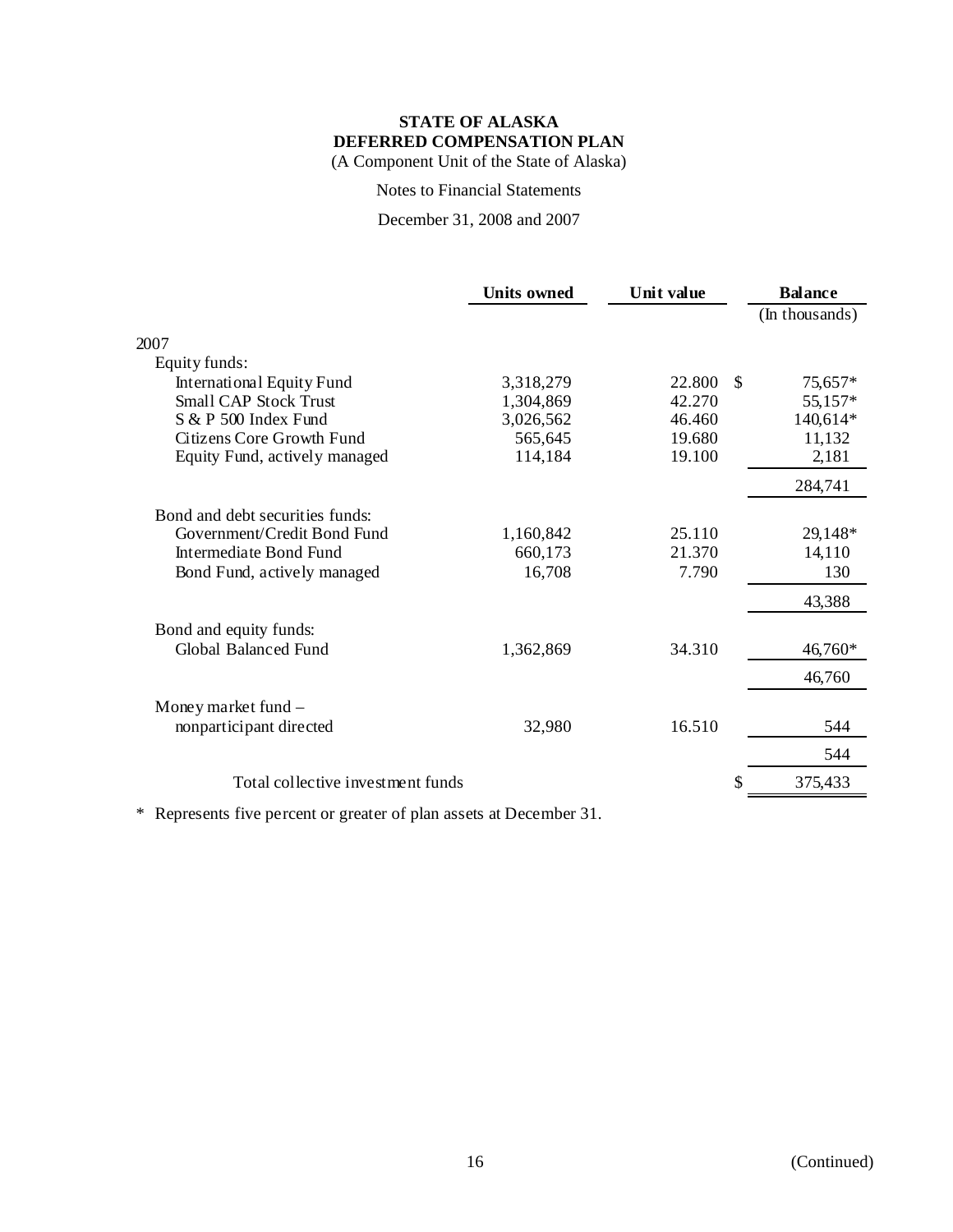### **STATE OF ALASKA**

**DEFERRED COMPENSATION PLAN** (A Component Unit of the State of Alaska)

Notes to Financial Statements

December 31, 2008 and 2007

#### **(4) Changes in Fiduciary Net Assets**

During the years ended December 31, 2008 and 2007, the following changes in fiduciary net assets by fund took place (in thousands):

|                                                                                                                       | <b>Participant directed</b> |                         |                                        |                                                |                                               |                                                                     |  |  |
|-----------------------------------------------------------------------------------------------------------------------|-----------------------------|-------------------------|----------------------------------------|------------------------------------------------|-----------------------------------------------|---------------------------------------------------------------------|--|--|
|                                                                                                                       | <b>Equity</b><br>Fund       | <b>Bond</b><br>Fund     | <b>International</b><br>Equity<br>Fund | <b>Small Cap</b><br><b>Stock Trust</b><br>Fund | <b>Citizens</b><br><b>Core Growth</b><br>Fund | <b>Sentinal</b><br><b>Sustainable Core</b><br>Opportunities<br>Fund |  |  |
| 2008:                                                                                                                 |                             |                         |                                        |                                                |                                               |                                                                     |  |  |
| Additions (reductions):<br>Participant contributions                                                                  | \$                          |                         | 5,585                                  | 3,892                                          | 327                                           | 763                                                                 |  |  |
| Investment (loss) income:<br>Net (depreciation) appreciation<br>in fair value of investments<br>Interest income       | (951)                       | (11)<br>$\qquad \qquad$ | (25, 425)<br>$\overline{\phantom{0}}$  | (18, 156)                                      | (841)<br>$\qquad \qquad -$                    | (2,808)<br>-                                                        |  |  |
| Net investment (loss) income                                                                                          | (951)                       | (11)                    | (25, 425)                              | (18, 156)                                      | (841)                                         | (2,808)                                                             |  |  |
| Total (reductions) additions                                                                                          | (951)                       | (11)                    | (19, 840)                              | (14, 264)                                      | (514)                                         | (2,045)                                                             |  |  |
| Deductions:<br>Benefits paid to participants<br>and purchases of<br>annuity contracts                                 |                             |                         | 2,946                                  | 2,341                                          | 115                                           | 214                                                                 |  |  |
| Administrative expenses:<br>Actual fees paid<br>Fees deducted from                                                    |                             |                         |                                        |                                                |                                               |                                                                     |  |  |
| participant accounts                                                                                                  |                             |                         | 89                                     | 72                                             | 4                                             | 8                                                                   |  |  |
| <b>Total deductions</b>                                                                                               |                             |                         | 3,035                                  | 2,413                                          | 119                                           | 222                                                                 |  |  |
| Net (decrease) increase<br>prior to interfund transfers                                                               | (951)                       | (11)                    | (22, 875)                              | (16,677)                                       | (633)                                         | (2,267)                                                             |  |  |
| Interfund transfers                                                                                                   |                             |                         | (12,779)                               | (3,305)                                        | (10, 499)                                     | 2,267                                                               |  |  |
| Net (decrease) increase<br>in net assets held in<br>trust for individuals,<br>organizations, and<br>other governments | (951)                       | (11)                    | (35,654)                               | (19,982)                                       | (11, 132)                                     |                                                                     |  |  |
| Net assets, beginning of year                                                                                         | 2,181                       | 130                     | 75,657                                 | 55,157                                         | 11,132                                        |                                                                     |  |  |
| Net assets, end of year                                                                                               | \$<br>1,230                 | 119                     | 40,003                                 | 35,175                                         |                                               |                                                                     |  |  |
|                                                                                                                       |                             |                         |                                        |                                                |                                               |                                                                     |  |  |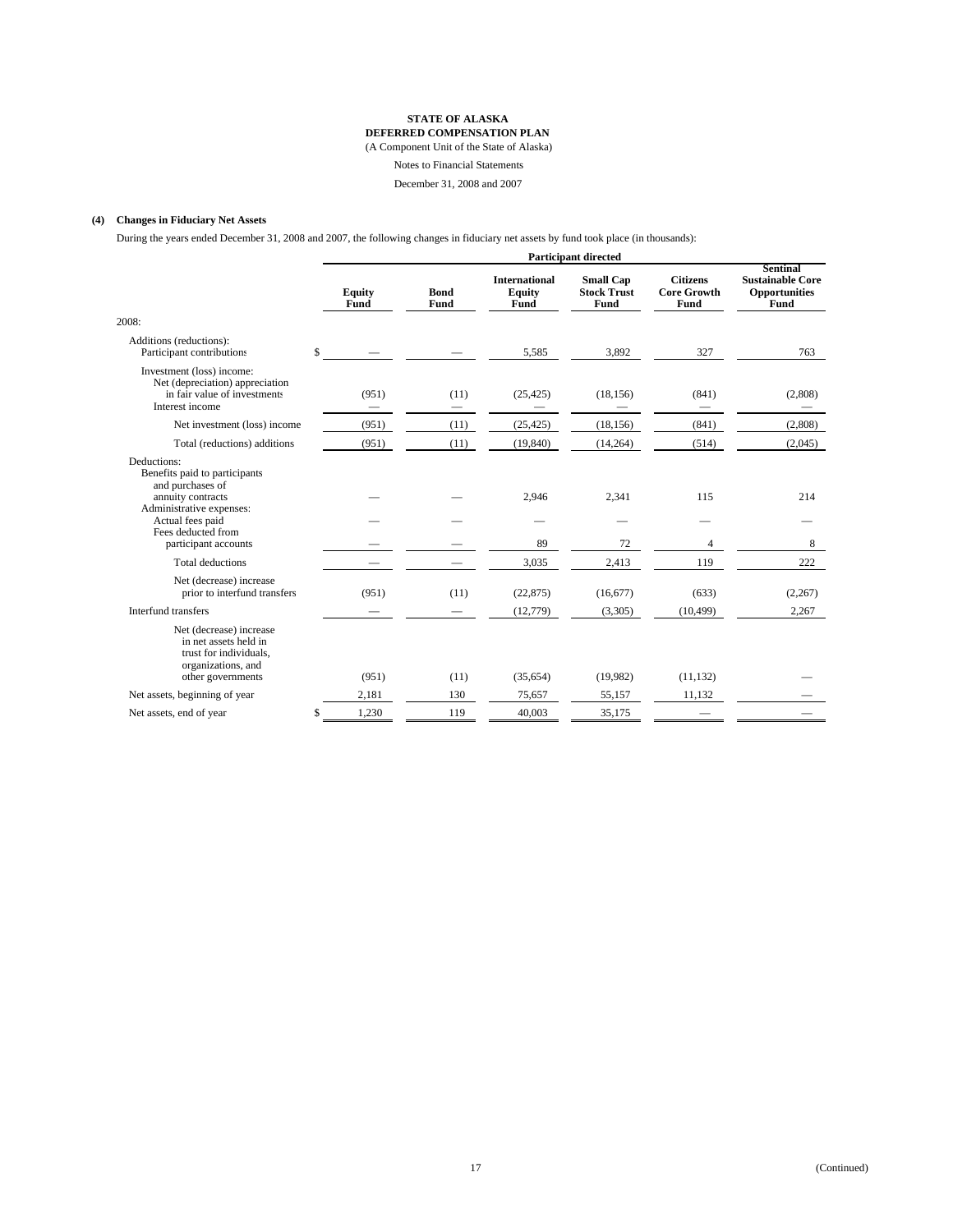| <b>Participant directed</b>                                            |                                            |                                          |                                                     |                                            |                                            |                                                       |                                             |                                                                |
|------------------------------------------------------------------------|--------------------------------------------|------------------------------------------|-----------------------------------------------------|--------------------------------------------|--------------------------------------------|-------------------------------------------------------|---------------------------------------------|----------------------------------------------------------------|
| <b>RCM</b><br><b>Socially</b><br>Responsible<br><b>Investment Fund</b> | <b>S&amp;P 500</b><br><b>Index</b><br>Fund | <b>Global</b><br><b>Balanced</b><br>Fund | Government/<br><b>Credit</b><br><b>Bond</b><br>Fund | <b>Intermediate</b><br><b>Bond</b><br>Fund | <b>World Equity</b><br>ex-US Index<br>Fund | World Gov't<br><b>Bond ex-US</b><br><b>Index Fund</b> | <b>Russell 3000</b><br><b>Index</b><br>Fund | <b>Long US</b><br><b>Treasury Bond II</b><br><b>Index Fund</b> |
| 192                                                                    | 8,492                                      | 4,177                                    | 2,134                                               | 1,471                                      | 14                                         | 5 <sup>5</sup>                                        | 29                                          | 26                                                             |
| (441)                                                                  | (50, 448)<br>$\overline{\phantom{0}}$      | (11, 842)                                | 1,629<br>$\overline{\phantom{0}}$                   | 1,845<br>$\overline{\phantom{0}}$          | (23)                                       | 15                                                    | (72)<br>$\overbrace{\phantom{13333}}$       | 309<br>$\overline{\phantom{0}}$                                |
| (441)                                                                  | (50, 448)                                  | (11, 842)                                | 1,629                                               | 1,845                                      | (23)                                       | 15                                                    | (72)                                        | 309                                                            |
| (249)                                                                  | (41,956)                                   | (7,665)                                  | 3,763                                               | 3,316                                      | (9)                                        | 20                                                    | (43)                                        | 335                                                            |
| 10                                                                     | 6,188                                      | 2,745                                    | 2,151                                               | 1,642                                      | 1                                          | $\mathbf{1}$                                          |                                             |                                                                |
|                                                                        | -                                          | $\overline{\phantom{0}}$                 | $\overline{\phantom{0}}$                            | $\overline{\phantom{0}}$                   |                                            |                                                       |                                             |                                                                |
| 1                                                                      | 180                                        | 59                                       | 49                                                  | 28                                         |                                            |                                                       |                                             |                                                                |
| 11                                                                     | 6,368                                      | 2,804                                    | 2,200                                               | 1,670                                      |                                            |                                                       |                                             |                                                                |
| (260)                                                                  | (48, 324)                                  | (10, 469)                                | 1,563                                               | 1,646                                      | (10)                                       | 19                                                    | (43)                                        | 334                                                            |
| 5,459                                                                  | (7,069)                                    | (6,376)                                  | 1,119                                               | 5,197                                      | 247                                        | 350                                                   | 685                                         | 3,794                                                          |
|                                                                        |                                            |                                          |                                                     |                                            |                                            |                                                       |                                             |                                                                |
| 5,199                                                                  | (55, 393)                                  | (16, 845)                                | 2,682                                               | 6,843                                      | 237                                        | 369                                                   | 642                                         | 4,128                                                          |
| $\overline{\phantom{0}}$                                               | 140,614                                    | 46,760                                   | 29,148                                              | 14,110                                     | $\qquad \qquad -$                          | $\qquad \qquad$                                       | $\qquad \qquad$                             |                                                                |
| 5,199                                                                  | 85,221                                     | 29,915                                   | 31,830                                              | 20,953                                     | 237                                        | 369                                                   | 642                                         | 4,128                                                          |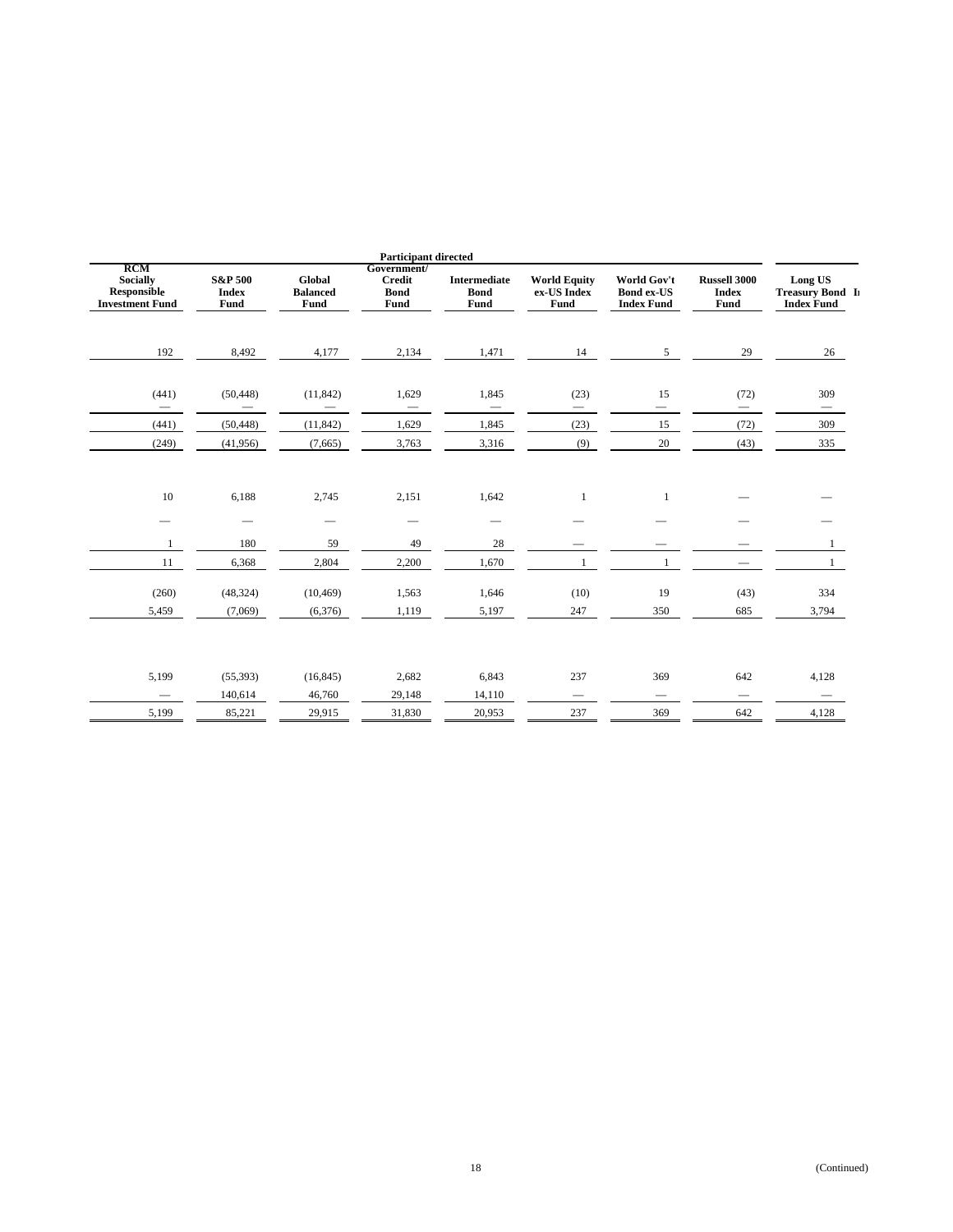| <b>Participant directed</b>                                   |                                        |                                                                                            |                                                 | Nonparticipant directed                              |                                |                                            |                     |
|---------------------------------------------------------------|----------------------------------------|--------------------------------------------------------------------------------------------|-------------------------------------------------|------------------------------------------------------|--------------------------------|--------------------------------------------|---------------------|
| <b>US Real Estate</b><br>nvestment Trust<br><b>Index Fund</b> | <b>US</b><br><b>TIPS Index</b><br>Fund | <b>State Street</b><br><b>Institutional</b><br><b>Treasury Money</b><br><b>Market Fund</b> | <b>Interest</b><br><b>Income</b><br><b>Fund</b> | Alaska<br>Long-Term<br><b>Balanced Trust</b><br>Fund | Money<br>Market<br><b>Fund</b> | Participant<br>contributions<br>receivable | <b>Total</b>        |
| 8                                                             | 25                                     | 136                                                                                        | 6,834                                           | 2,784                                                |                                | (368)                                      | 36,526              |
| (4)                                                           | (78)<br>$\overline{\phantom{0}}$       | 1                                                                                          | 2,734<br>5,459                                  | (6,874)<br>8                                         | 13                             |                                            | (111, 442)<br>5,481 |
| (4)                                                           | (78)                                   | 1                                                                                          | 8,193                                           | (6,866)                                              | 13                             |                                            | (105, 961)          |
| $\overline{4}$                                                | (53)                                   | 137                                                                                        | 15,027                                          | (4,082)                                              | 13                             | (368)                                      | (69, 435)           |
|                                                               |                                        | 329                                                                                        | 13,415                                          | 1,217                                                |                                |                                            | 33,315              |
|                                                               |                                        |                                                                                            |                                                 |                                                      | 811                            |                                            | 811                 |
|                                                               | $\mathbf{1}$                           | 1                                                                                          | 223                                             | 42                                                   | (758)                          |                                            |                     |
|                                                               | $\mathbf{1}$                           | 330                                                                                        | 13,638                                          | 1,259                                                | 53                             |                                            | 34,126              |
| $\overline{4}$                                                | (54)                                   | (193)                                                                                      | 1,389                                           | (5,341)                                              | (40)                           | (368)                                      | (103, 561)          |
| 368                                                           | 856                                    | 3,057                                                                                      | 18,483                                          | (1,854)                                              |                                |                                            |                     |
|                                                               |                                        |                                                                                            |                                                 |                                                      |                                |                                            |                     |
| 372                                                           | 802                                    | 2,864                                                                                      | 19,872                                          | (7, 195)                                             | (40)                           | (368)                                      | (103, 561)          |
|                                                               |                                        |                                                                                            | 139,952                                         | 28,424                                               | 544                            | 1,794                                      | 545,603             |
| 372                                                           | 802                                    | 2,864                                                                                      | 159,824                                         | 21,229                                               | 504                            | 1,426                                      | 442,042             |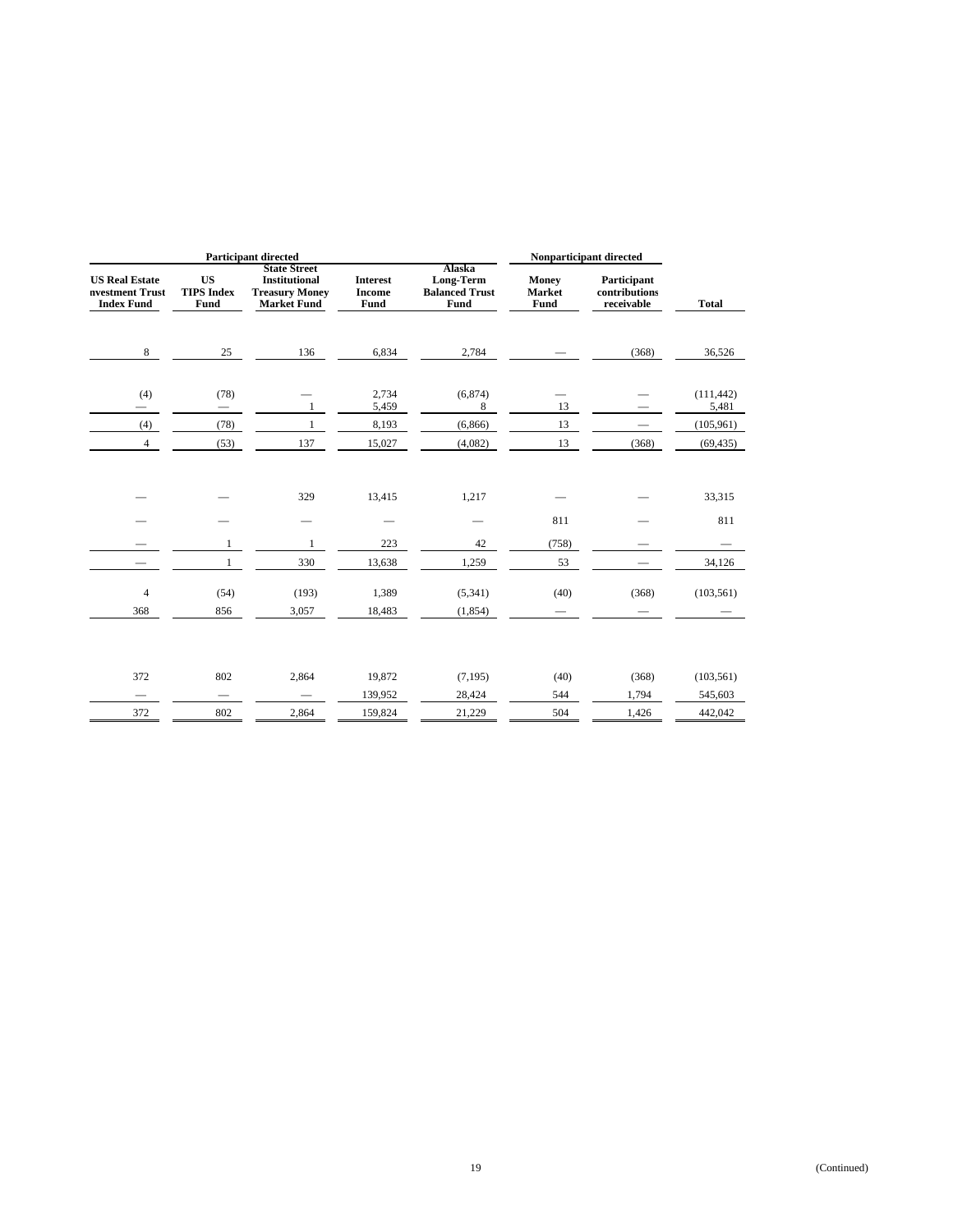(A Component Unit of the State of Alaska)

Notes to Financial Statements

December 31, 2008 and 2007

### **(4) Changes in Fiduciary Net Assets (cont.)**

|                                                                                                                                                                                     | <b>Participant directed</b> |                     |                                        |                                                |                                               |                                            |
|-------------------------------------------------------------------------------------------------------------------------------------------------------------------------------------|-----------------------------|---------------------|----------------------------------------|------------------------------------------------|-----------------------------------------------|--------------------------------------------|
|                                                                                                                                                                                     | <b>Equity</b><br>Fund       | <b>Bond</b><br>Fund | <b>International</b><br>Equity<br>Fund | <b>Small Cap</b><br><b>Stock Trust</b><br>Fund | <b>Citizens</b><br><b>Core Growth</b><br>Fund | <b>S&amp;P 500</b><br><b>Index</b><br>Fund |
| 2007:                                                                                                                                                                               |                             |                     |                                        |                                                |                                               |                                            |
| Additions (reductions):<br>Participant contributions                                                                                                                                | \$                          |                     | 6,375                                  | 4,437                                          | 1,216                                         | 9,725                                      |
| Investment (loss) income:<br>Net (depreciation) appreciation<br>in fair value of investments<br>Interest income                                                                     | 106                         | 5                   | 5,505                                  | (468)                                          | 813                                           | 8,015                                      |
| Net investment (loss) income                                                                                                                                                        | 106                         | 5                   | 5,505                                  | (468)                                          | 813                                           | 8,015                                      |
| Total (reductions) additions                                                                                                                                                        | 106                         | 5                   | 11,880                                 | 3,969                                          | 2,029                                         | 17,740                                     |
| Deductions:<br>Benefits paid to participants<br>and purchases of<br>annuity contracts<br>Administrative expenses:<br>Actual fees paid<br>Fees deducted from<br>participant accounts |                             |                     | 4,439<br>113                           | 3,370<br>94                                    | 451<br>12                                     | 10,047<br>221                              |
| <b>Total deductions</b>                                                                                                                                                             |                             |                     | 4,552                                  | 3,464                                          | 463                                           | 10,268                                     |
| Net increase<br>(decrease) prior to<br>interfund transfers<br>Interfund transfers                                                                                                   | 106<br>(117)                | 5                   | 7,328<br>2,001                         | 505                                            | 1,566                                         | 7,472                                      |
|                                                                                                                                                                                     |                             | (3)                 |                                        | (7,963)                                        | 4,360                                         | (10,204)                                   |
| Net (decrease) increase<br>in net assets held in<br>trust for individuals,<br>organizations, and<br>other governments                                                               | (11)                        | 2                   | 9,329                                  | (7, 458)                                       | 5,926                                         | (2,732)                                    |
| Net assets, beginning of year                                                                                                                                                       | 2,192                       | 128                 | 66,328                                 | 62,615                                         | 5,206                                         | 143,346                                    |
| Net assets, end of year                                                                                                                                                             | \$<br>2,181                 | 130                 | 75,657                                 | 55,157                                         | 11,132                                        | 140,614                                    |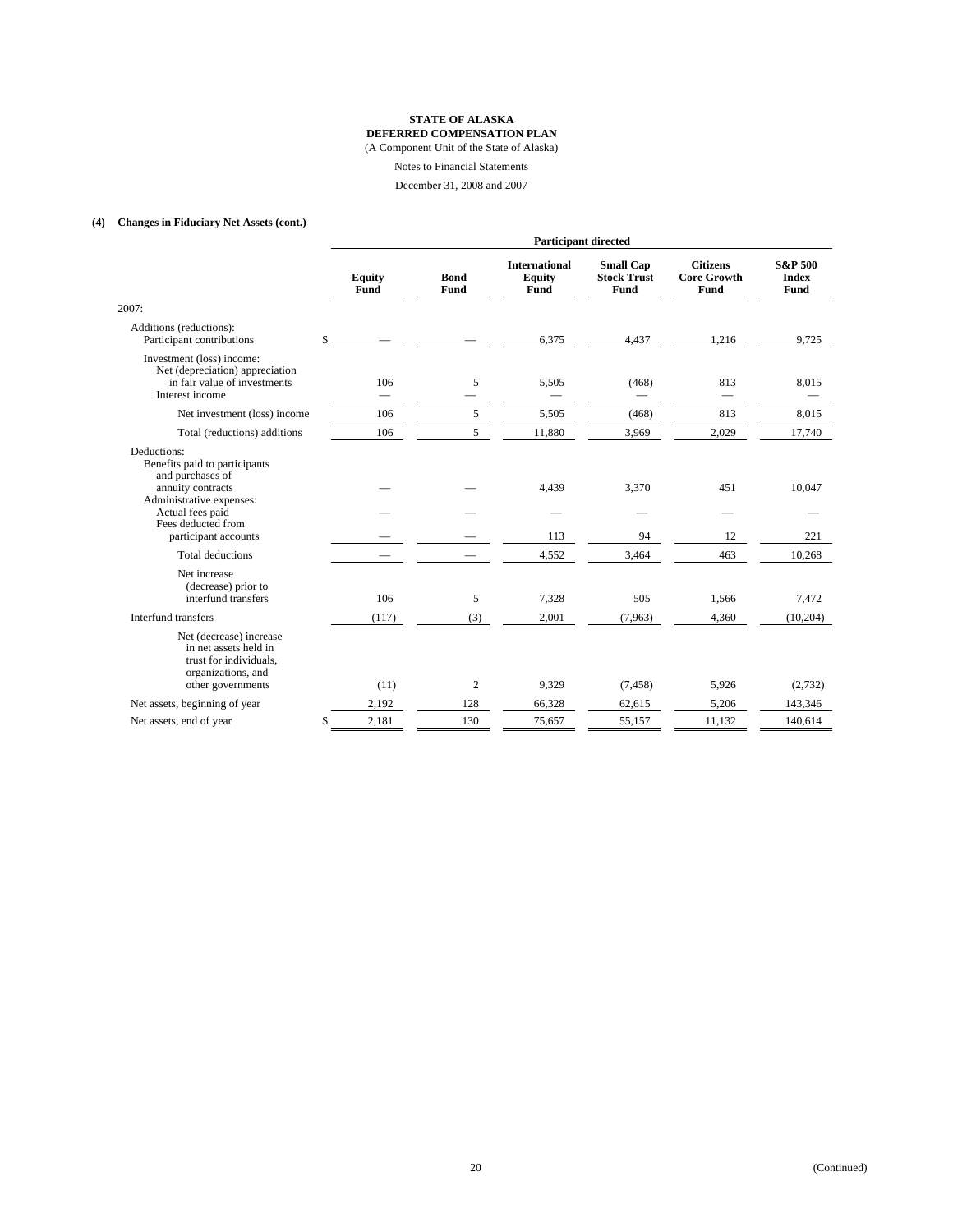| <b>Participant directed</b>                           |                                   |                                                     |                                            |                                          | Nonparticipant directed                                |                                       |                                            |                 |
|-------------------------------------------------------|-----------------------------------|-----------------------------------------------------|--------------------------------------------|------------------------------------------|--------------------------------------------------------|---------------------------------------|--------------------------------------------|-----------------|
| <b>Tactical</b><br>Asset<br><b>Allocation</b><br>Fund | Global<br><b>Balanced</b><br>Fund | Government/<br><b>Credit</b><br><b>Bond</b><br>Fund | <b>Intermediate</b><br><b>Bond</b><br>Fund | <b>Interest</b><br><b>Income</b><br>Fund | Alaska<br>Long-Term<br><b>Balanced</b><br><b>Trust</b> | <b>Money</b><br><b>Market</b><br>Fund | Participant<br>contributions<br>receivable | <b>Total</b>    |
| 1,598                                                 | 4,806                             | 1,673                                               | 910                                        | 5,796                                    | 986                                                    |                                       | (156)                                      | 37,366          |
| 1,379<br>$\overline{\phantom{m}}$                     | 1,578<br>$\overline{\phantom{m}}$ | 1,857                                               | 962<br>$\overline{\phantom{m}}$            | 2,105<br>6,222                           | 349<br>$\overline{\phantom{0}}$                        | 28                                    |                                            | 22,206<br>6,250 |
| 1,379                                                 | 1,578                             | 1,857                                               | 962                                        | 8,327                                    | 349                                                    | 28                                    |                                            | 28,456          |
| 2,977                                                 | 6,384                             | 3,530                                               | 1,872                                      | 14,123                                   | 1,335                                                  | 28                                    | (156)                                      | 65,822          |
| 1,520<br>$\hspace{0.1mm}-\hspace{0.1mm}$<br>32        | 3,808<br>72                       | 2,384<br>$\overline{\phantom{0}}$<br>40             | 744<br>17                                  | 16,413<br>203                            | 583<br>$\overline{\phantom{0}}$<br>11                  | 782<br>(815)                          |                                            | 43,759<br>782   |
| 1,552                                                 | 3,880                             | 2,424                                               | 761                                        | 16,616                                   | 594                                                    | (33)                                  |                                            | 44,541          |
| 1,425<br>(30,700)                                     | 2,504<br>(190)                    | 1,106<br>2,292                                      | 1,111<br>2,529                             | (2, 493)<br>10,312                       | 741<br>27,683                                          | 61                                    | (156)                                      | 21,281          |
| (29, 275)                                             | 2,314                             | 3,398                                               | 3,640                                      | 7,819                                    | 28,424                                                 | 61                                    | (156)                                      | 21,281          |
| 29,275                                                | 44,446                            | 25,750                                              | 10,470                                     | 132,133                                  | $\overline{\phantom{m}}$                               | 483                                   | 1,950                                      | 524,322         |
|                                                       | 46,760                            | 29,148                                              | 14,110                                     | 139,952                                  | 28,424                                                 | 544                                   | 1,794                                      | 545,603         |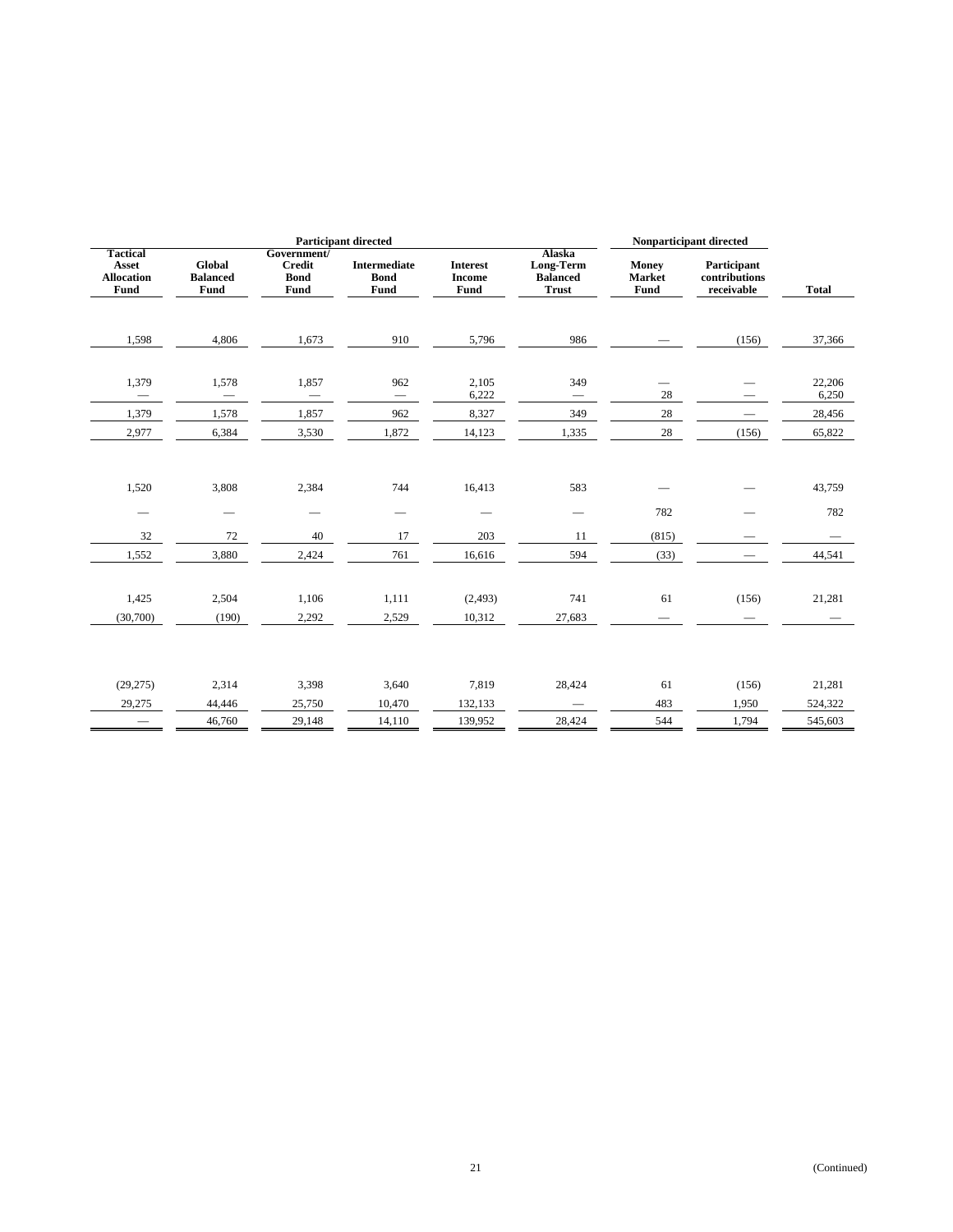(A Component Unit of the State of Alaska)

Notes to Financial Statements

December 31, 2008 and 2007

### **(5) Synthetic Investment Contracts**

Accounts and terms of synthetic investment contracts in effect at December 31 are as follows:

### *(a) NATIXIS Financial Products Inc.*

In 1999, the Plan's investment manager entered into an investment contract, on behalf of the Plan, with NATIXIS Financial Products Inc. This financial institution provides a wrap contract that covers a separately managed structured payout synthetic investment portfolio. The account is credited with earnings and investment deposits, less administrative expenses charged by the financial institution and investment withdrawals. The contract is included in the Plan's financial statements at market value. It is fully benefit responsive. There are no reserves against contract value for the credit risk of the contract issuer or otherwise. The contract value of the investment contract at December 31, 2008 and December 31, 2007 was \$29,963 and \$22,038, respectively as reported by NATIXIS Financial Products Inc, and the market value of the portfolio at December 31, 2008 and December 31, 2007 was \$30,502 and \$22,245, respectively. The average crediting rates for 2008 and 2007 was approximately 4.76 and 4.50 percent, respectively. The crediting interest rates are based on the approximate rate of interest that will amortize differences between book and market value over the portfolio's average duration.

### *(b) Union Bank Switzerland*

In 2000, the Plan's investment manager entered into an investment contract, on behalf of the Plan, with Union Bank Switzerland. This financial institution provides a wrap contract that covers a separately managed constant duration synthetic investment portfolio. The account is credited with earnings and investment deposits, less administrative expenses charged by the financial institution and investment withdrawals. The contract is included in the Plan's financial statements at market value. It is fully benefit responsive. There are no reserves against contract value for the credit risk of the contract issuer or otherwise. The contract value of the investment contract at December 31, 2008 and 2007 was \$0 and \$22,036, respectively as reported by Union Bank Switzerland and the market value of the portfolio at December 31, 2008 and 2007 was \$0 and \$22,243, respectively. The average crediting rates for 2008 and 2007 were approximately 0 and 5.0 percent, respectively. The crediting interest rates are based on the approximate rate of interest that will amortize differences between book and market value over the portfolio's average duration.

#### *(c) State Street Bank*

In 2000, the Plan's investment manager entered into an investment contract, on behalf of the Plan, with State Street Bank. This financial institution provides a wrap contract that covers a separately managed constant duration synthetic investment portfolio. The account is credited with earnings and investment deposits, less administrative expenses charged by the financial institution and investment withdrawals. The contract is included in the Plan's financial statements at market value. It is fully benefit responsive. There are no reserves against contract value for the credit risk of the contract issuer or otherwise. The contract value of the investment contract at December 31, 2008 and December 31, 2007 was \$29,964 and \$22,036, respectively as reported by State Street Bank and the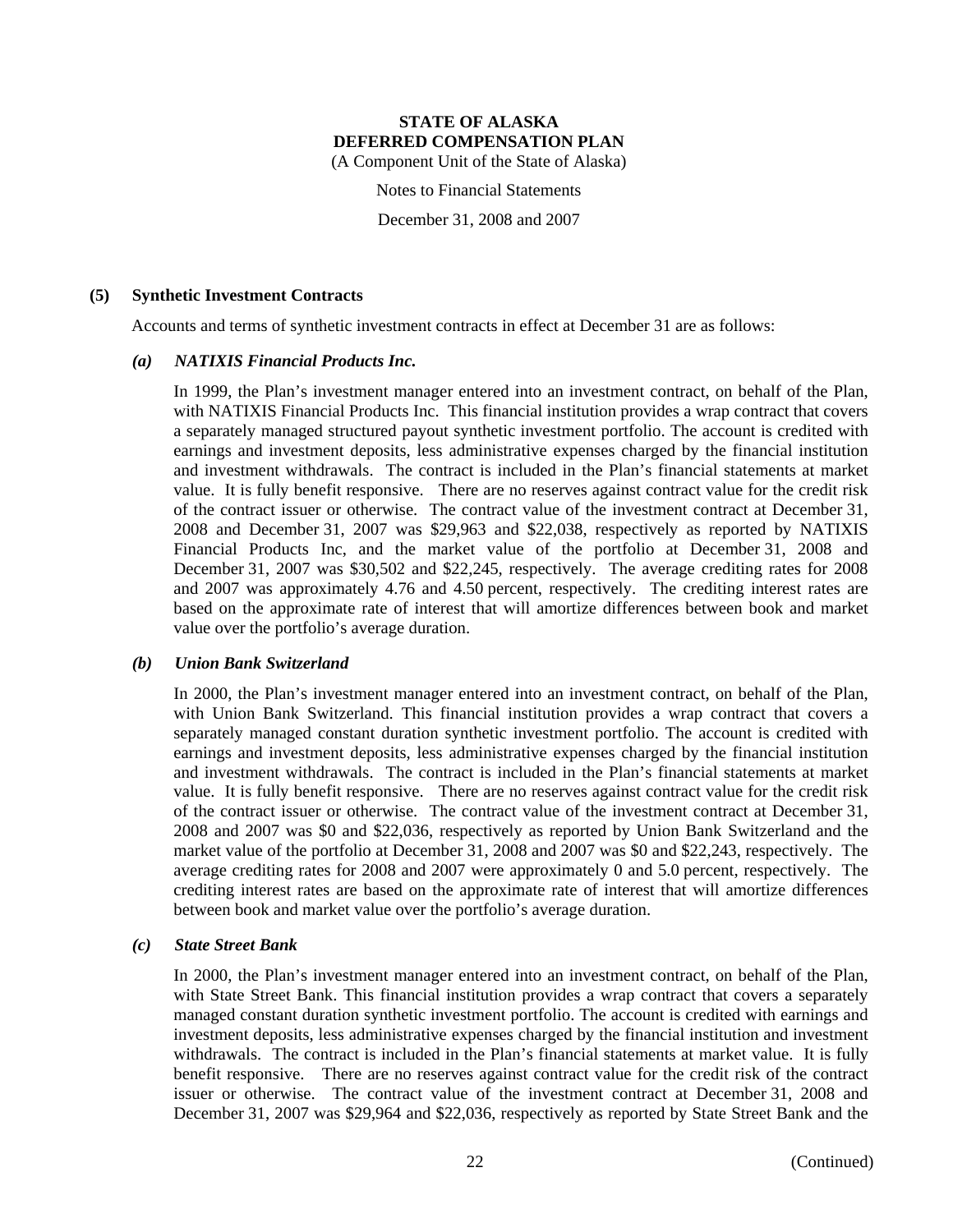Notes to Financial Statements

December 31, 2008 and 2007

market value of the portfolio at December 31, 2008 and 2007 was \$30,503 and \$22,243, respectively. The average crediting rates for 2008 and 2007 was approximately 4.61 and 5.00 percent, respectively. The crediting interest rates are based on the approximate rate of interest that will amortize differences between book and market value over the portfolio's average duration.

### *(d) Rabobank Nederland*

In 2003, the Plan's investment manager entered into an investment contract, on behalf of the Plan, with Rabobank Nederland. This financial institution provides a wrap contract that covers a separately managed structured payout synthetic investment portfolio. The account is credited with earnings and investment deposits, less administrative expenses charged by the financial institution and investment withdrawals. The contract is included in the Plan's financial statements at market value. It is fully benefit responsive. There are no reserves against contract value for the credit risk of the contract issuer or otherwise. The contract value of the investment contract at December 31, 2008 and December 31, 2007 was \$29,922 and \$22,038, respectively as reported by Rabobank Nederland, and the market value of the portfolio at December 31, 2008 and December 31, 2007 was \$30,499 and \$22,246, respectively. The average yield and crediting interest rates for 2008 and 2007 was approximately 4.61 and 4.50 percent, respectively. The crediting interest rate is based on the approximate rate of interest that will amortize differences between book and market value over the portfolio's average duration.

### *(e) Bank of America*

In 2003, the Plan's investment manager entered into an investment contract, on behalf of the Plan, with Bank of America. This financial institution provides a wrap contract that covers a separately managed structured payout synthetic investment portfolio. The account is credited with earnings and investment deposits, less administrative expenses charged by the financial institution and investment withdrawals. The contract is included in the Plan's financial statements at market value. It is fully benefit responsive. There are no reserves against contract value for the credit risk of the contract issuer or otherwise. The contract value of the investment contract at December 31, 2008 and 2007 was \$29,966 and \$22,038, respectively, as reported by Bank of America, and the market value of the portfolio at December 31, 2008 and 2007 was \$30,506 and \$22,246, respectively. The average yield and crediting interest rates for 2008 and 2007 was approximately 4.76 and 4.50 percent, respectively. The crediting interest rate is based on the approximate rate of interest that will amortize differences between book and market value over the portfolio's average duration.

### *(f) Pacific Life Insurance Co.*

In 2004, the Plan's investment manager entered into an investment contract, on behalf of the Plan, with Pacific Life Insurance Co. This financial institution provides a wrap contract that covers a separately managed structured payout synthetic investment portfolio. The account is credited with earnings and investment deposits, less administrative expenses charged by the financial institution and investment withdrawals. The contract is included in the Plan's financial statements at market value. It is fully benefit responsive. There are no reserves against contract value for the credit risk of the contract issuer or otherwise. The contract value of the investment contract at December 31,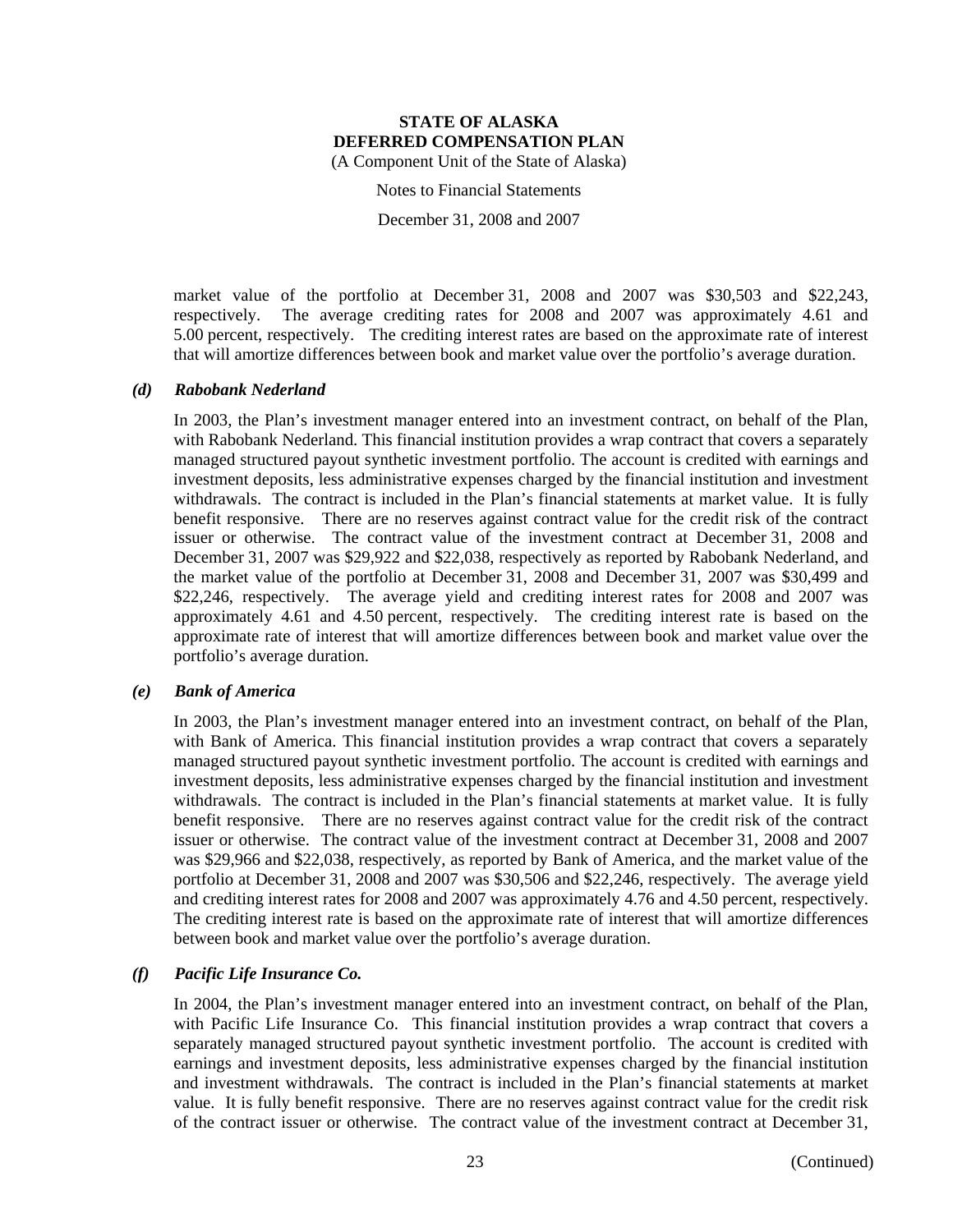Notes to Financial Statements

December 31, 2008 and 2007

2008 and December 31, 2007 was \$29,966 and \$22,038, respectively as reported by Pacific Life Insurance Co, and the market value of the portfolio at December 31, 2008 and December 31, 2007 was \$30,505 and \$22,246, respectively. The average crediting rate for 2008 and 2007 was approximately 4.76 and 4.50 percent, respectively. The crediting interest rates are based on the approximate rate of interest that will amortize differences between book and market value over the portfolio's average duration.

### **(6) Deposit and Investment Risk**

#### *(a) Interest Rate Risk*

Interest rate risk is the risk that changes in interest rates will adversely affect the fair value of an investment.

### **Collective Investment and Money Market Funds**

The Board contracts with external investment managers who maintain collective investment funds. Managers selected to manage investments for the Plan are subject to the provisions of the collective investment funds the Board has selected. In addition, the Plan maintains a balance in a commingled money market portfolio.

The Board does not have a policy to limit interest rate risk for the Collective Investment Funds or the commingled money market portfolio. These investments with their related weighted average maturities at December 31, 2008, are as follows:

|                               | <b>Fair value</b><br>(In thousands) | Weighted<br>average<br>maturity |            |
|-------------------------------|-------------------------------------|---------------------------------|------------|
| Government / Credit Bond Fund | S                                   | 31,830                          | 7.78 years |
| Intermediate Bond Fund        |                                     | 20,953                          | 3.81 years |
| <b>Bond Fund</b>              |                                     | 119                             | 4.07 years |
| Money Market Fund             |                                     | 504                             | 52.35 days |

#### **Interest Income Fund**

The Board contracts with an external investment manager who is given the authority to invest in synthetic investment contracts and a reserve. This external manager also manages the securities underlying the synthetic investment contracts.

Through the Board's investment policy, exposure to fair value losses arising from increasing interest rates is managed by limiting the duration on synthetic investment contracts as follows:

For constant duration synthetic investment contracts, duration cannot exceed the longer of six years or the duration of the Barclays Capital Intermediate Aggregate Index plus one–half year.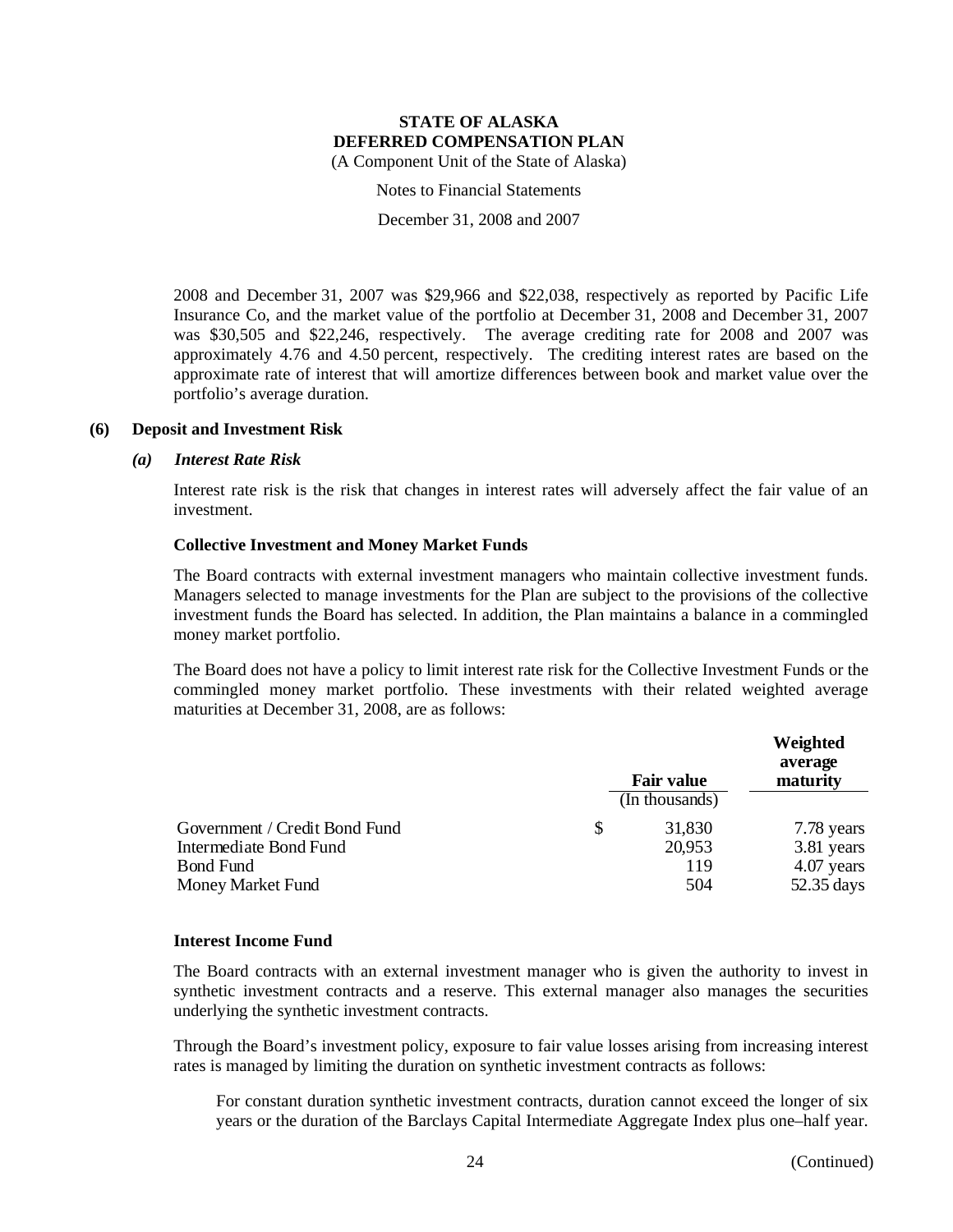Notes to Financial Statements

December 31, 2008 and 2007

The aggregate duration of the constant duration synthetic investment contracts was 2.81 years at December 31, 2008. The duration of the Barclays Capital Intermediate Aggregate Index was 2.71 years at December 31, 2008.

Duration is a measure of interest rate risk. In the case of the Plan's constant duration synthetic investment contracts, duration is the fair value weighted average term to maturity using all fixed income securities underlying the contracts and their related cash flows.

The Board does not have a policy to limit interest rate risk for the Reserve. The balance in the Reserve is invested in the custodian's Short–term Investment Fund, which has a weighted average maturity of thirty-four days at December 31, 2008.

### *(b) Credit Risk*

Credit risk is the risk that an issuer or other counter party to an investment will not fulfill its obligations.

The Board does not have a policy to limit credit risk for the Plan's Collective Investment Funds and the commingled money market portfolio. These investments are not rated.

The Plan's Collective Investment Funds may lend assets or transfer securities to broker agents or other entities for collateral in the form of cash or securities and simultaneously agree to return the collateral for the same securities in the future. There is credit risk associated with the lending transactions. The risk exists that an issuer or other counter party to an investment will not fulfill its obligations and a loss results from the counterparty failure or default on a loaned security.

The Board's investment policy has the following limitations with regard to credit risk for synthetic investment contracts, investments underlying the synthetic investment contracts and the reserve:

Synthetic Investment contract issuers must have an investment grade rating,

Supranational Agency and Foreign Government entity investments must have a minimum rating of A- or equivalent,

Corporate debt securities must have a minimum rating of BBB- or equivalent,

Asset–backed securities must have a minimum rating of AAA or equivalent, and

The ratings assigned to issuers of money market instruments must have the highest rating of any nationally recognized statistical rating organization. This limitation does not apply to the investment funds maintained by the custodian.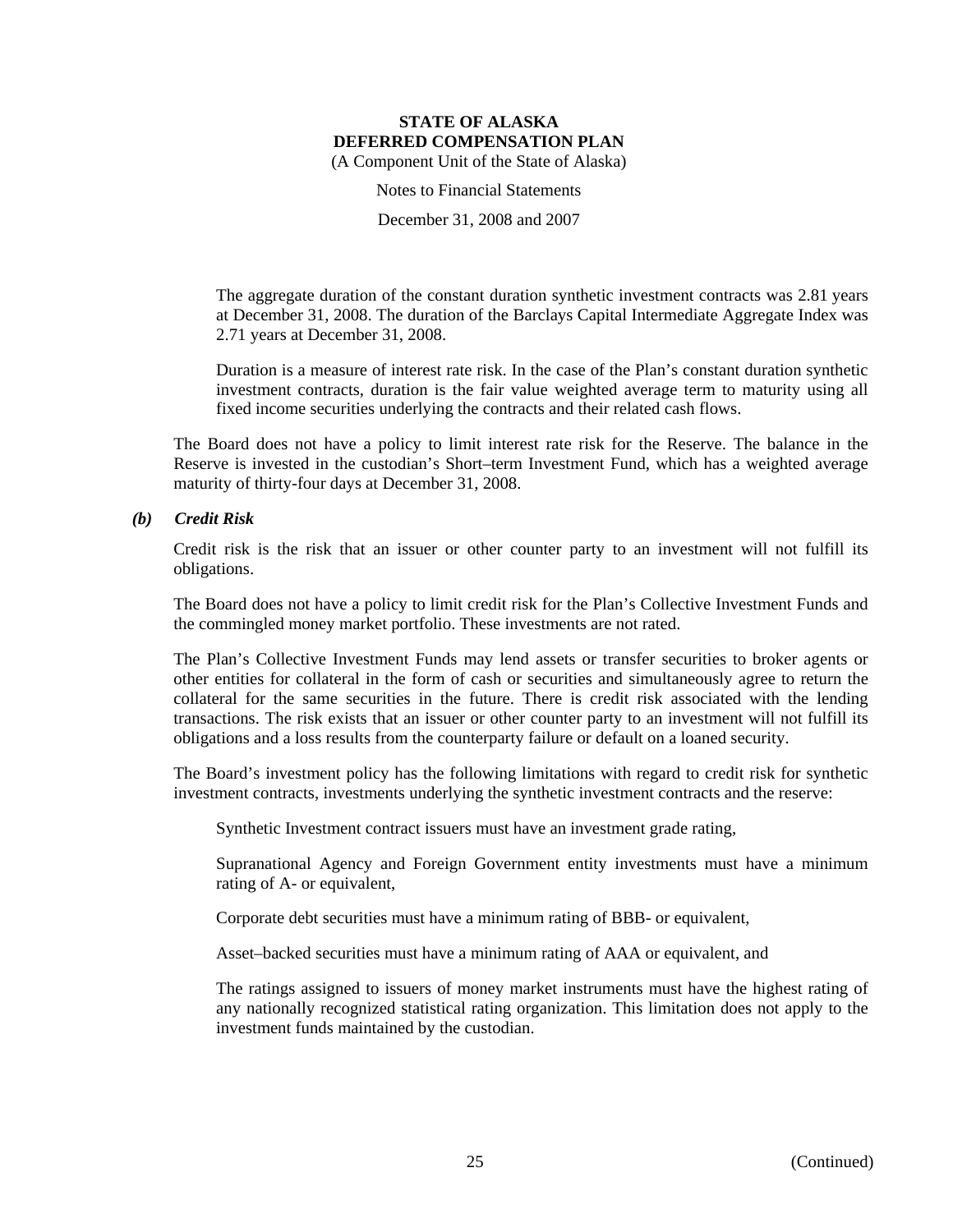Notes to Financial Statements

December 31, 2008 and 2007

The Board's investment policy has the following limitations with regard to credit risk for wholly owned pooled investments:

All government and corporate fixed income securities must be rated BBB- or better at time of purchase,

GNMA, FNMA, and FHLMC mortgage-backed securities may be purchased even if they are not rated by all or any of these rating agencies as long as they are rated investment grade by T. Rowe's internal credit evaluation, and

Commercial paper and other short–term debt obligations must be rated A1 or equivalent.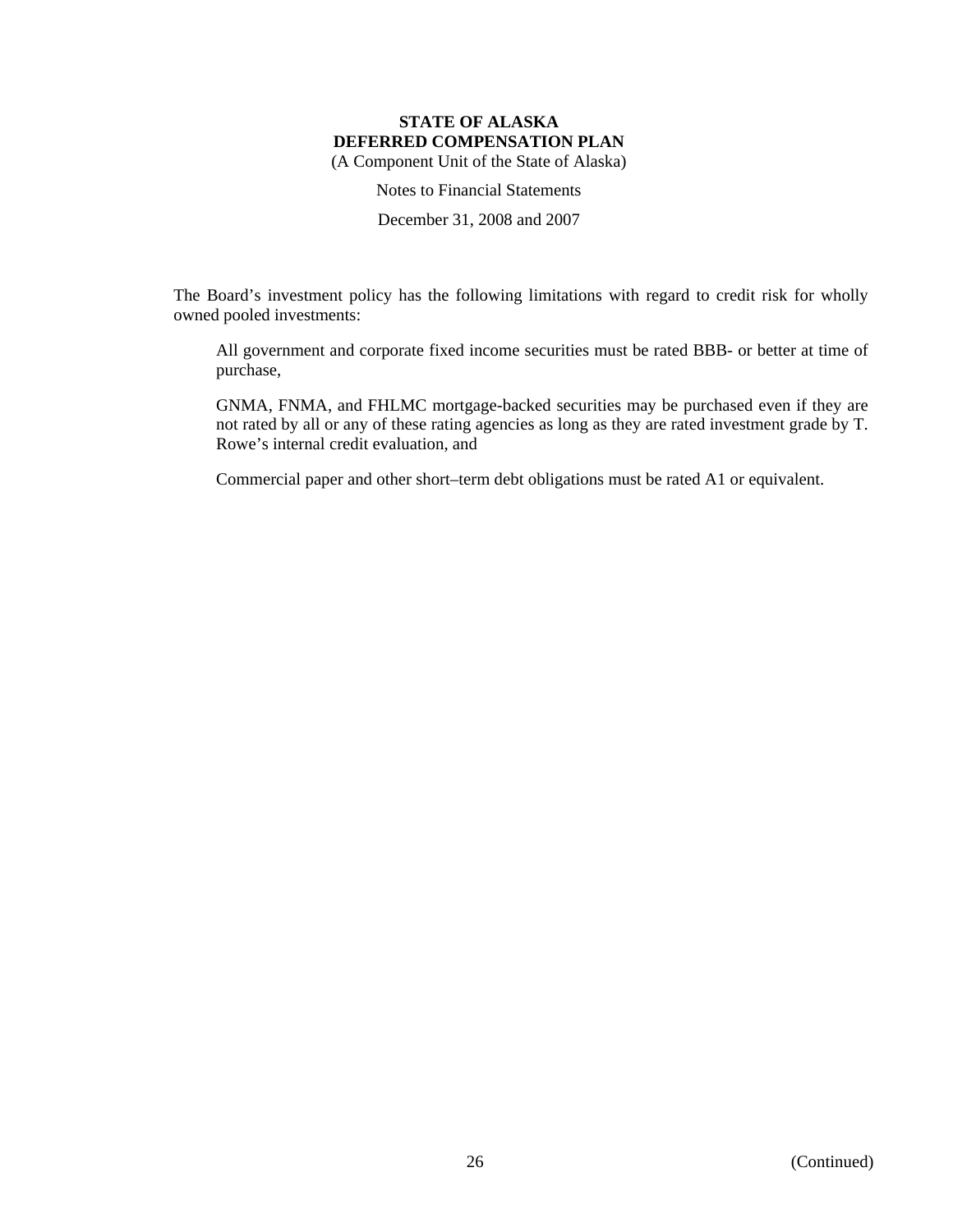Notes to Financial Statements

December 31, 2008 and 2007

At December 31, 2008, Plan investments consisted of securities with credit quality ratings issued by a nationally recognized statistical rating organization as follows (using the Standard and Poor's rating scale):

|                                                   |                 | Fair value                                         |                          |               |  |
|---------------------------------------------------|-----------------|----------------------------------------------------|--------------------------|---------------|--|
| <b>Investment type</b>                            | Rating          | Underlying<br>synthetic<br>investment<br>contracts | Other                    | <b>T</b> otal |  |
|                                                   |                 | $(in$ thousands)                                   |                          |               |  |
|                                                   |                 |                                                    |                          |               |  |
| Investments with credit exposure:                 |                 |                                                    |                          |               |  |
| Money Market Fund                                 | \$<br>Not Rated |                                                    | 504                      | 504           |  |
| Short-term Investment Fund                        | Not Rated       | (1,969)                                            |                          | (1,969)       |  |
| Commercial Paper                                  | Not Rated       |                                                    |                          |               |  |
| U.S. Government Agency                            | AAA             | 36,704                                             |                          | 36,704        |  |
| Mortgage-backed                                   | AAA             | 8,797                                              |                          | 8,797         |  |
| Mortgage-backed                                   | Not Rated       | 68,882                                             |                          | 68,882        |  |
| Other Asset-backed                                | AAA             | 3,610                                              |                          | 3,610         |  |
| Corporate bonds                                   | AAA             | 4,011                                              |                          | 4,011         |  |
| Corporate bonds                                   | AA              | 2,276                                              |                          | 2,276         |  |
| Corporate bonds                                   | A               | 15,336                                             | $\overline{\phantom{0}}$ | 15,336        |  |
| Corporate bonds                                   | <b>BB</b>       |                                                    |                          |               |  |
| Corporate bonds                                   | <b>BBB</b>      | 7,150                                              |                          | 7,150         |  |
| Corporate bonds                                   | Not Rated       |                                                    |                          |               |  |
| Convertible bonds                                 | AA              |                                                    |                          |               |  |
| Convertible bonds                                 | CCC             |                                                    |                          |               |  |
| Yankees:                                          |                 |                                                    |                          |               |  |
| Corporate                                         | AAA             |                                                    |                          |               |  |
| Corporate                                         | AA              |                                                    |                          |               |  |
| Corporate                                         | A               | 1,301                                              |                          | 1,301         |  |
| Corporate                                         | <b>BBB</b>      | 1,163                                              |                          | 1,163         |  |
| Government                                        | AAA             | 1,025                                              |                          | 1,025         |  |
| Government                                        | AA              | 1,294                                              |                          | 1,294         |  |
| Government                                        | A               | 150                                                |                          | 150           |  |
| Government                                        | <b>BBB</b>      | 81                                                 |                          | 81            |  |
| Deposits and Investments with no credit exposure: |                 |                                                    |                          |               |  |
| Deposits                                          |                 | 2,704                                              |                          | 2,704         |  |
| <b>U.S. Treasury Notes</b>                        | AAA             |                                                    |                          |               |  |
| <b>U.S. Treasury Bonds</b>                        | AAA             |                                                    |                          |               |  |
| Participant directed                              |                 |                                                    |                          |               |  |
| Pooled investment funds                           |                 |                                                    | 21,229                   | 21,229        |  |
| Collective investment funds                       |                 |                                                    | 259,059                  | 259,059       |  |
| <b>International Equity</b>                       |                 |                                                    |                          |               |  |
| Total                                             | \$              | 152,515                                            | 280,792                  | 433,307       |  |

### *(c) Concentration of Credit Risk*

Concentration of credit risk is the risk of loss attributed to the magnitude of a government's investment in a single issuer.

The Board does not have a policy to limit concentration of credit risk in the collective investment and money market funds.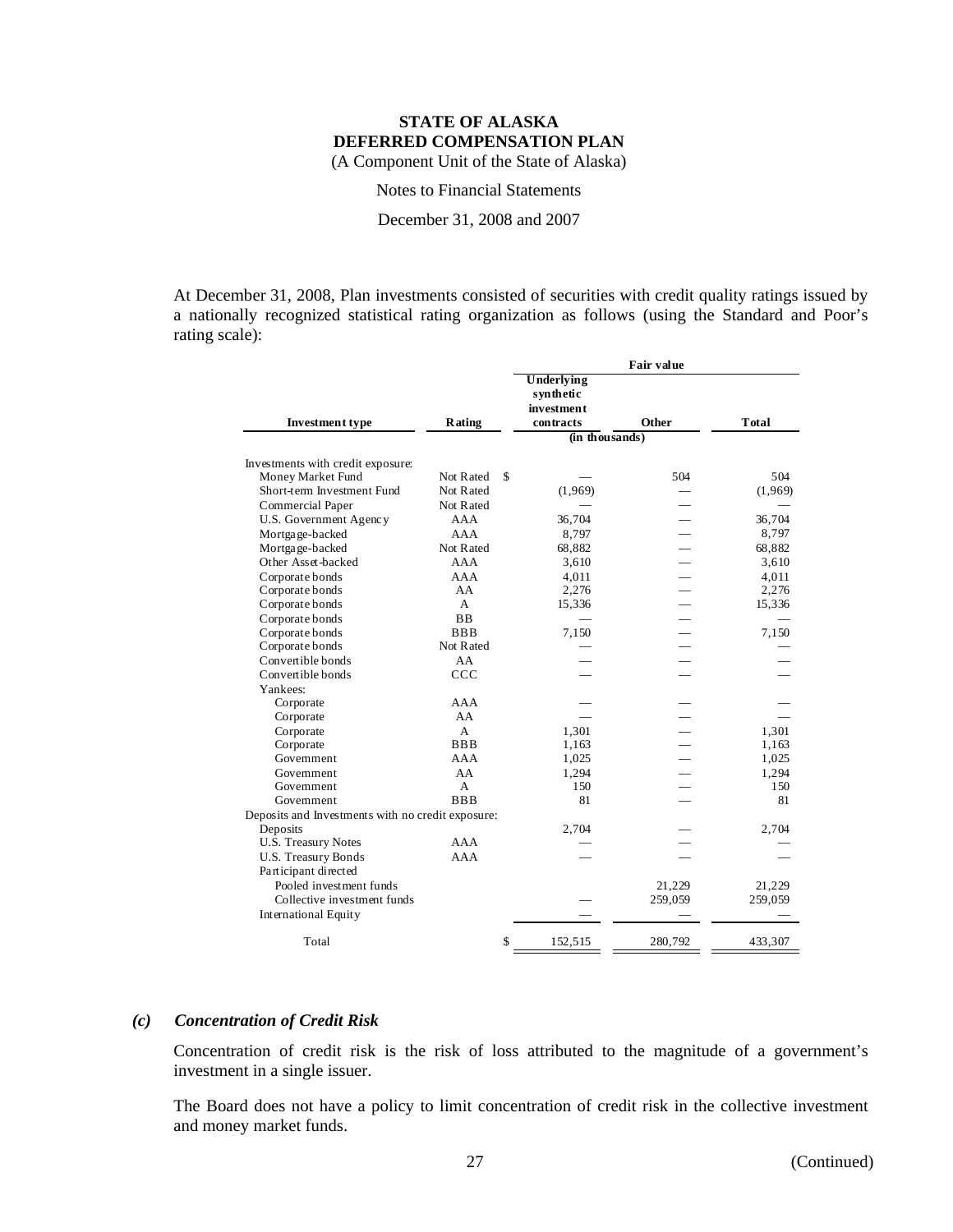Notes to Financial Statements

December 31, 2008 and 2007

The Board's policy with regard to concentration of credit risk for synthetic investment contracts, investments underlying the synthetic investment contracts and the reserve is as follows:

No investment will be made if, at the time of purchase, total investment in any single issuer of investment contracts would exceed 35% of the Interest Income Fund's total value.

No investment will be made if, at the time of the purchase, total investment in any single issuer or in all issuers of the securities held as supporting investments under synthetic investment contracts in the table below would exceed the respective percentages of all investments underlying the synthetic investment contracts.

| <b>Investment type</b>                           | <b>Issuer</b> | All issuers |  |
|--------------------------------------------------|---------------|-------------|--|
| U.S. Treasury and Agencies - Full Faith & Credit | $\%$<br>100   | $\%$<br>100 |  |
| U.S. Agency Securities - Non-Full Faith & Credit | 100           | 100         |  |
| Asset-backed Securities                          | 5             | 50          |  |
| Domestic and Foreign Corporate Debt Securities   |               | 50          |  |
| Supranational Agency and Foreign Government      |               |             |  |
| entity securities                                | 5             | 50          |  |
| Money Market Instruments – Non Gov/Agency        |               | 100         |  |
| Custodian Short-term Investment Fund             | 100           | 100         |  |

The maximum exposure to securities rated BBB is limited to 20% of the total value underlying synthetic investment contracts.

For the reserve, the total investment of any single issuer of money market instruments may not exceed 5% of the total value underlying synthetic investment contracts. This limitation does not apply to the investment funds maintained by the custodian.

At December 31, 2008, the Plan had no exposure to a single issuer in excess of 5% of total invested assets.

#### *(d) Foreign Currency Risk*

Foreign currency risk is the risk that changes in exchange rates will adversely affect the fair value of an investment or deposit.

The Board does not have a policy to limit foreign currency risk associated with collective investment funds. The Plan has exposure to foreign currency risk in the International Equity and Global Balanced collective investment funds.

The Board's policy with regard to the Interest Income Fund is to require that all investments underlying a synthetic investment contract be denominated in U.S. dollars.